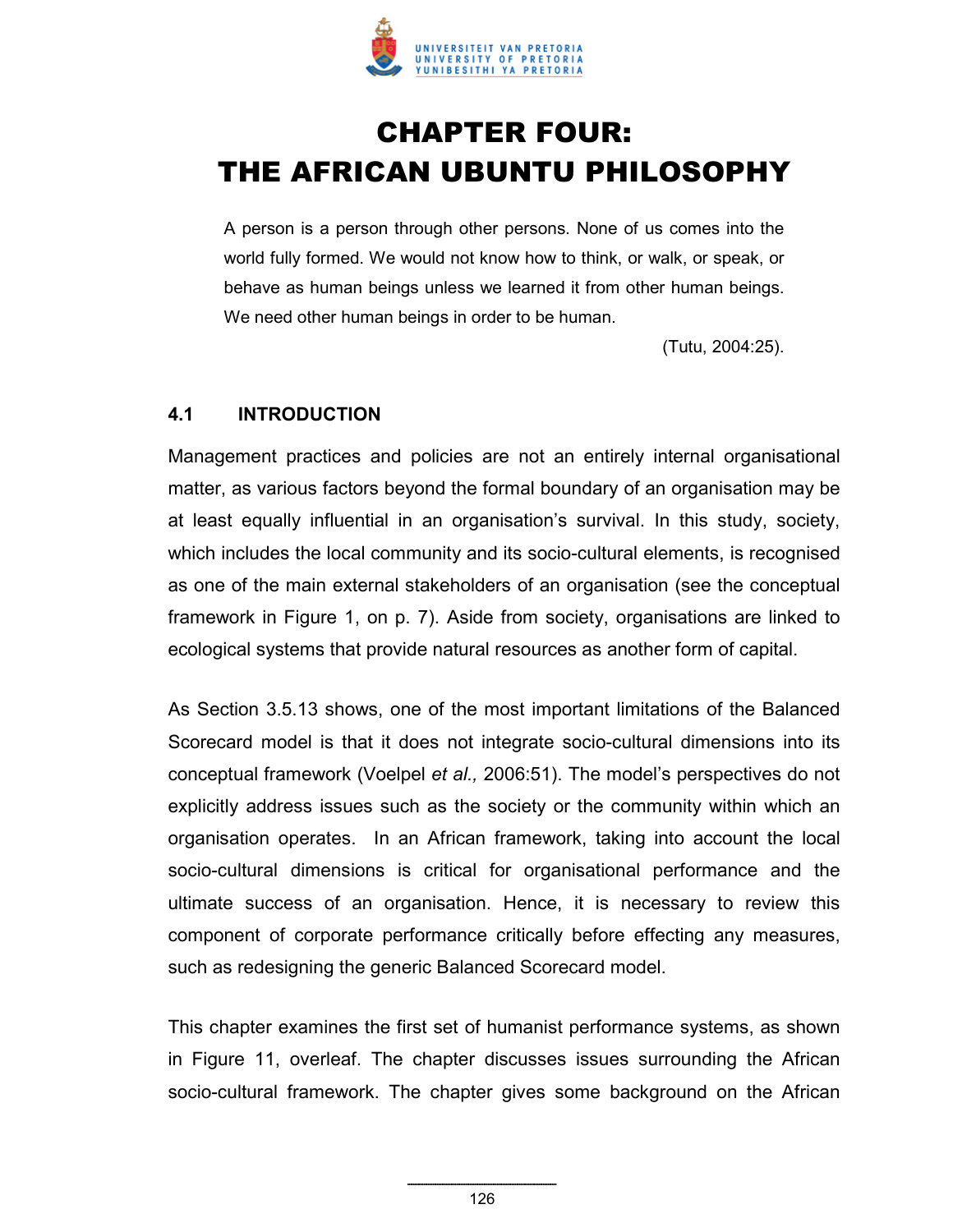

Ubuntu philosophy, the significance of this philosophy in practice, some of the challenges of the African Ubuntu philosophy, and the overall contribution of the Ubuntu philosophy to the success of corporate management systems.





In view of the Ubuntu philosophy, the chapter also discusses external factors that affect internal organisational operations, for example, African culture and leadership styles, employees' social values, and corporate social responsibility (CSR), which are deeply entrenched in African Ubuntu cultural systems. Knowledge about and the inclusion of these socio-cultural elements could act as a recipe for the successful implementation of an African management system, including a redesigning of the Balanced Scorecard model.

## **4.2 UNDERSTANDING THE AFRICAN UBUNTU PHILOSOPHY**

The word Ubuntu is derived from a Nguni (isiZulu) aphorism: *Umuntu Ngumuntu Ngabantu*, which can be translated as "a person is a person because of or through others" (Moloketi, 2009:243; Tutu, 2004:25-26). Ubuntu can be described as the capacity in an African culture to express compassion,

Source: Own observation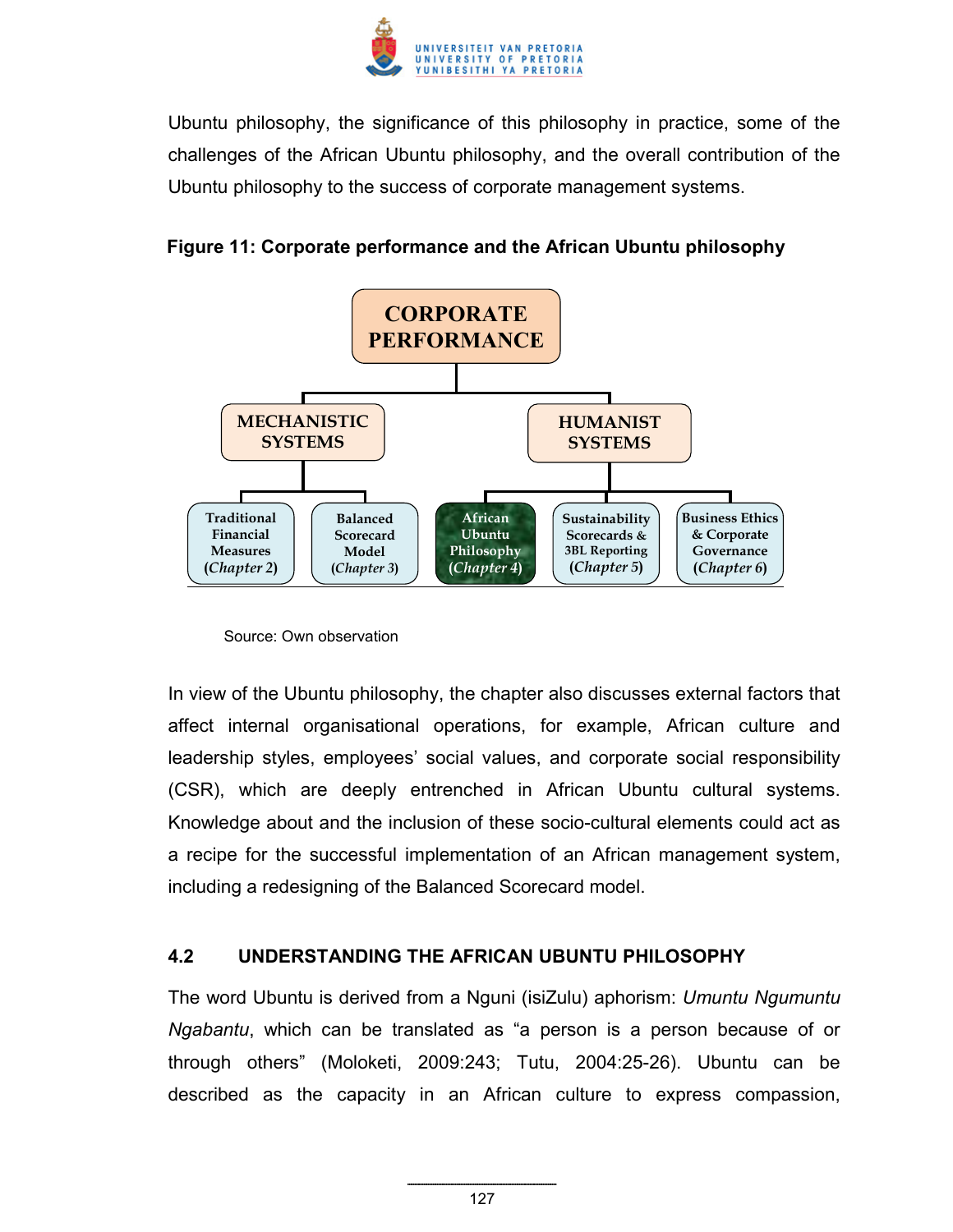

reciprocity, dignity, humanity and mutuality in the interests of building and maintaining communities with justice and mutual caring (Khoza, 2006:6; Luhabe, 2002:103; Mandela, 2006:xxv; Tutu, 1999:34-35).

The Ubuntu application is pervasive in almost all parts of the African continent. Hence, the Ubuntu philosophy is integrated into all aspects of day-to-day life throughout Africa and is a concept shared by all tribes in Southern, Central, West and East Africa amongst people of Bantu origin (Rwelamila, Talukhaba & Ngowi, 1999:338). Although the Bantu languages have evolved since the concept was first formulated, the meanings and principles of Ubuntu are the same in all these languages. Examples of the derivatives of the term in the Bantu languages are summarised in Table 4, below.

| <b>Ubuntu Derivative</b>  | <b>Bantu Language</b>                                                           | <b>Source</b>                          |
|---------------------------|---------------------------------------------------------------------------------|----------------------------------------|
| Abantu                    | Uganda                                                                          | Broodryk (2005:235)                    |
| Botho or Motho            | Sesotho                                                                         | Broodryk (2005:235)                    |
| Bunhu                     | Xitsonga                                                                        | Broodryk (2005:235)                    |
| Numunhu or Munhu          | Shangaan                                                                        | Broodryk (2005:236)                    |
| Ubuntu, Umtu or<br>Umuntu | isiZulu and isiXhosa                                                            | Broodryk (2005:236)                    |
| Umunthu                   | Ngoni, Chewa, Nyanja and Bemba<br>(Malawi, Zambia, Mozambique, and<br>Zimbabwe) | Own observation                        |
| Utu                       | Swahili (Own: Tanzania, Kenya and<br>Uganda)                                    | Broodryk (2005:236)<br>Own observation |
| <b>Vhuntu or Muntu</b>    | Tshivenda                                                                       | Broodryk (2005:236)                    |

## **Table 4: Derivatives of 'Ubuntu' in Bantu languages**

Source: Adapted from Broodryk (2005:235-236) and own observation

The application of the Ubuntu philosophy optimises the indigenous setting of an African organisation. The Ubuntu philosophy believes in group solidarity, which is central to the survival of African communities (Dia, 1992; Mbigi & Maree,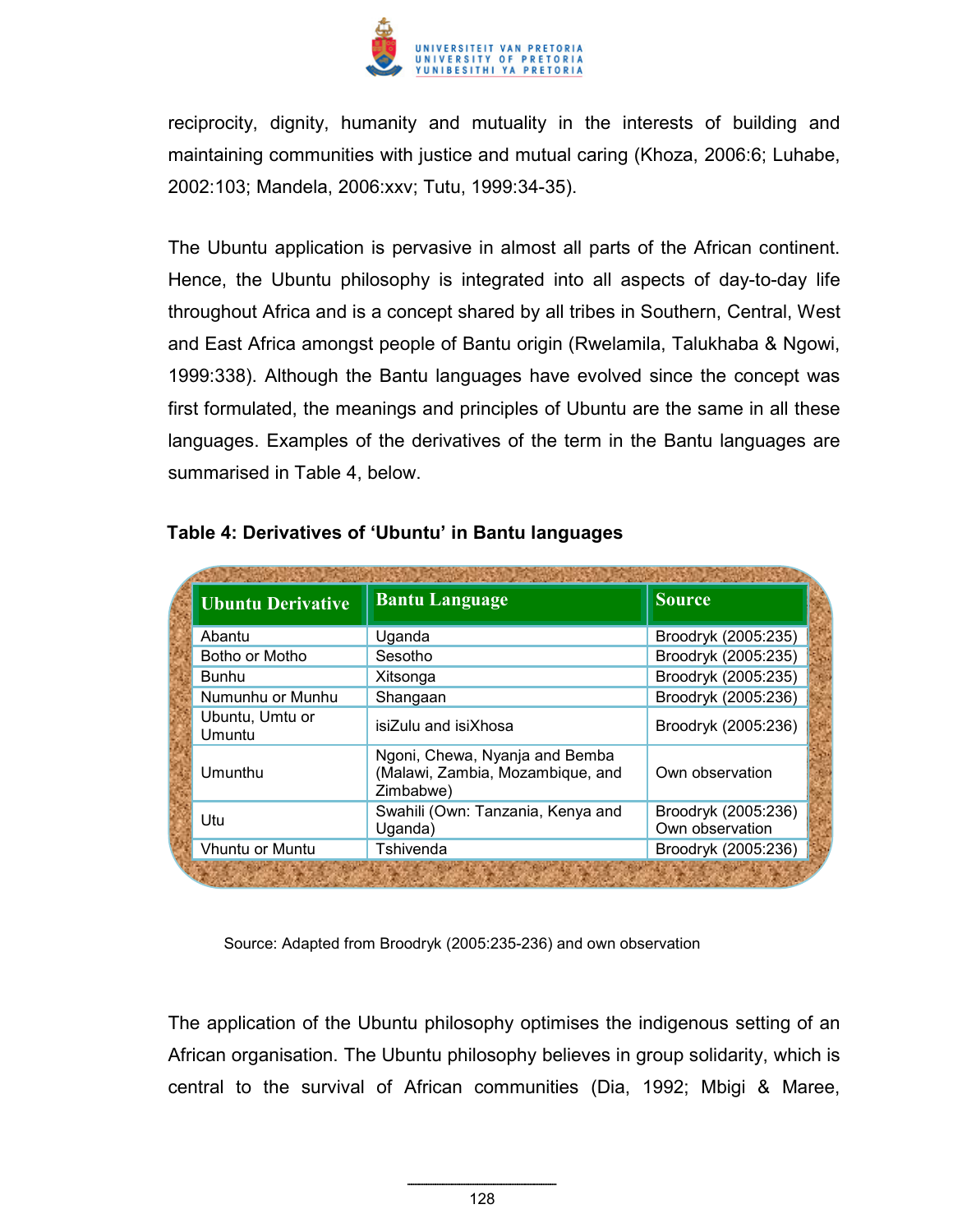

2005:75). An African is not a rugged individual, but a person living within a community. In a hostile environment, it is only through such community solidarity that hunger, isolation, deprivation, poverty and any emerging challenges can be survived, because of the community's brotherly and sisterly concern, cooperation, care, and sharing.

Nobel Prize winner and former president of the Republic of South Africa, Nelson Mandela, describes Ubuntu as a philosophy constituting a universal truth, a way of life, which underpins an open society (Mandela, 2006:xxv). The Ubuntu philosophy does not mean that people should not address themselves to a problem, but it does imply that they should look at whether what they are doing will enable or empower the community around them and help it improve. The Ubuntu philosophy also implies that if people are treated well, they are likely to perform better.

Practising the Ubuntu philosophy unlocks the capacity of an African culture in which individuals express compassion, reciprocity, dignity, humanity and mutuality in the interests of building and maintaining communities with justice and communalities (Poovan, Du Toit & Engelbrecht, 2006:23-25). Respect and love amongst the community members play an important role in an African framework. The African view of personhood rejects the notion that a person can be identified in terms of physical and psychological features. Ubuntu is the basis of African communal cultural life. It expresses the interconnectedness, common humanity and the responsibility of individuals to each other (Koster, 1996:99-118; Nussbaum, 2003:21-26).

The above descriptions of the Ubuntu philosophy bring to light that an African society is, in general, humanist, community-based and socialist in nature. The Ubuntu philosophy therefore underpins any grouping within an African society. Such groupings include formal organisations that operate within local communities. Thus, the African Ubuntu philosophy can play a significant role in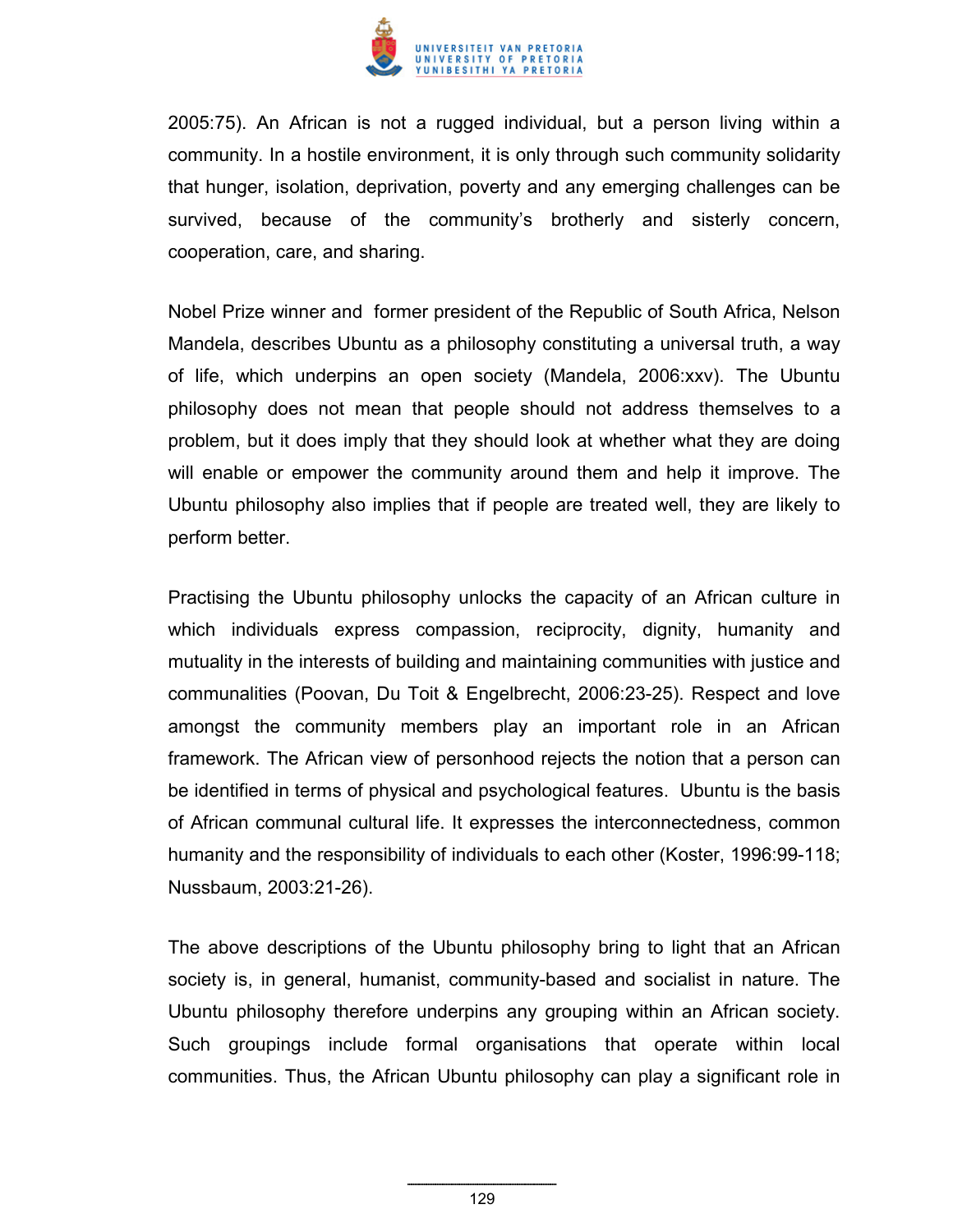

corporate performance, as it influences the internal operations of an organisation that operates in an African environment.

# **4.3 SIGNIFICANCE OF THE AFRICAN UBUNTU PHILOSOPHY FOR CORPORATE PERFORMANCE**

The sections below discuss cases that show the profound significance of the Ubuntu philosophy in an African context. Some analyses are based on the researcher's personal knowledge and experiences gathered over the last forty years in the course of his African upbringing and associations.

# **4.3.1 The community is more important than an individual under the Ubuntu philosophy**

The Ubuntu philosophy represents an African conception of human beings and their relationship with the community that embodies the ethics defining Africans and their social behaviours (Dia, 1992; Mbigi, 2005:75; Van den Heuvel, Mangaliso & Van de Bunt, 2006:48). Africans are social beings that are in constant communion with one another in an environment where a human being is regarded as a human being only through his or her relationships to other human beings (Tutu in Battle, 1997:39-43). Therefore, the survival of a human being is dependent on other people – the community and society.

There are several basic management principles derived from African tribal communities that embody this philosophy, including trust, interdependence and spiritualism (Mbigi & Maree, 2005). In the African management system context, the African Ubuntu philosophy represents humanness, a pervasive spirit of caring within the community in which the individuals in the community love one another. This Ubuntu approach plays a pivotal role in determining the success of any African organisation (Mangaliso, 2001:32). Ubuntu transcends the narrow confines of the nuclear family to include the extended kinship network that is omnipresent in many African communities. As a philosophy, Ubuntu is an orientation to life that stands in contrast to rampant individualism, insensitive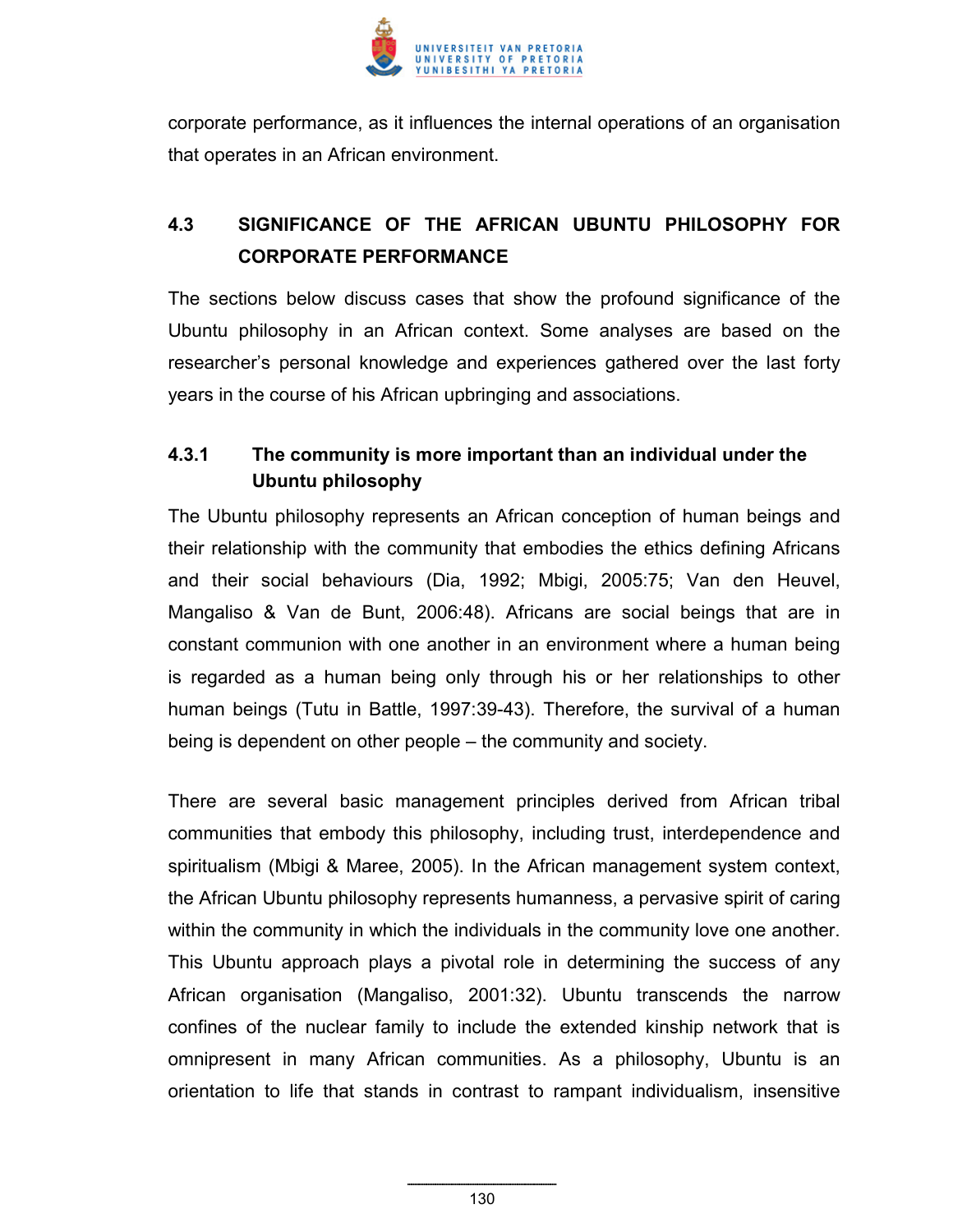

competitiveness, and unilateral decision-making. The Ubuntu teachings are pervasive at all ages, in families, organisations and communities living in Africa.

The Ubuntu optimises the African philosophy of respect and human dignity that is fundamental to being able to transcend ethnic divisions by working together and respecting each other (English, 2002:196-197; Poovan *et al*., 2006:22-25; Tutu, 1999:34-35). People who truly practise Ubuntu are always open and make themselves available to others, they are affirming of others and do not feel threatened that others are able and good. With Ubuntu, one has a proper assurance that comes with the fundamental recognition that each individual belongs to a greater community.

From the above literature review, it seems that, in an African framework, the community frame of reference is what an individual is defined and associated with. In Africa, the definition of an individual is community-based and not individualist. Anybody who does not identify him- or herself with the community is regarded as an outcast, which is contrary to Western ideologies. Thus, an African organisation must run its activities on the premise that community cares, and that the care of its members is paramount.

#### **4.3.2 Positive behaviour is related to the Ubuntu philosophy**

Behaviour in line with Ubuntu is identified as an individual's state of being, where the person's behaviour is governed by a ability to reason and think within the community context (Maphisa, 1994; Swarts & Davies, 1997: 290-296). Rational behaviour thus focuses on positive human values, such as love, sympathy, kindness and sharing. Respect refers to an objective and unbiased consideration of and regard for somebody's rights, values, beliefs and property (Eze, 2006; Tutu, 2004:26; Yukl, 2002).

Under African governance provisions, respect, dignity, caring and sharing are considered critical values that build African communities (Bekker, 2006; Eze, 2006; Poovan *et al.*, 2009). The fundamentals of sharing are prevalent in African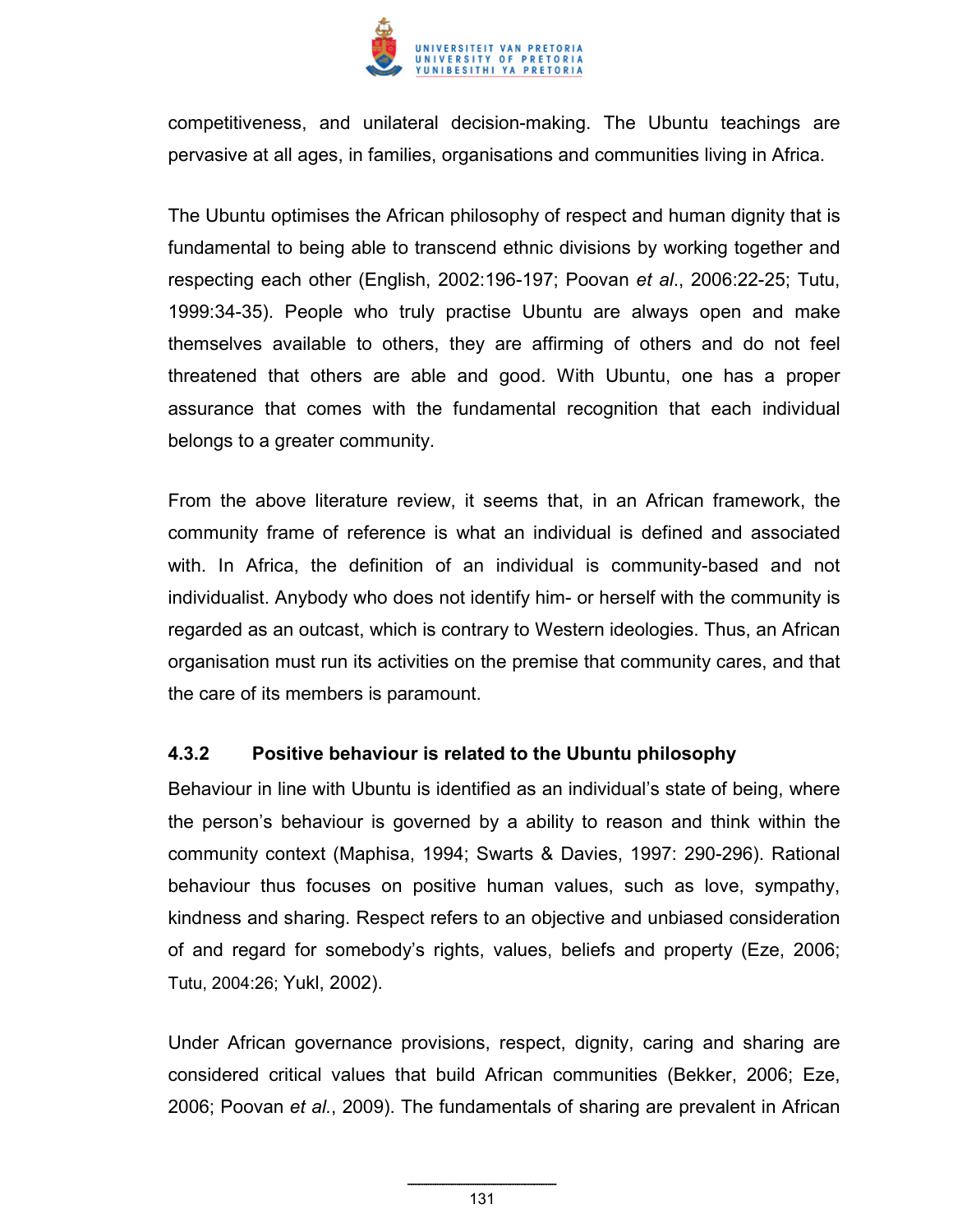

communities. The Ubuntu philosophy implies that one can only increase one's good fortune by sharing with other members of the society and thereby also enhancing their status within the local communities. Broodryk (2005:175) enumerates cases that show the human value behaviour of the Ubuntu philosophy, including visiting sick people who are not necessarily one's own relatives, sending condolences to a bereaved family, adopting an orphan as one's own child, providing food for needy people in the community, assisting the elderly in many different ways, and greeting others in a loving, friendly and compassionate way. The issues of corporate conscienceness, where equitable allocation and sharing of wealth is very African, have been recognised as a strategic theme relevant to the conceptual framework of this study.

Broodryk (2005:175) summarises the Ubuntu philosophy as representing various positive attributes, as indicated in Table 5 below.

| <b>Ubuntu attribute</b>                                | <b>African Ubuntu meaning</b>                                                |  |
|--------------------------------------------------------|------------------------------------------------------------------------------|--|
| <b>U</b> - Universal                                   | Global, intercultural brotherhood                                            |  |
| <b>B</b> -Behaviour                                    | Human (humane), caring, sharing, respect, compassion (love,<br>appreciation) |  |
| $U$ - United                                           | Solidarity, community, bond, family                                          |  |
| N- Negotiation                                         | Consensus, democracy                                                         |  |
| $\mathsf T$ - Tolerance                                | Patience, diplomacy                                                          |  |
| Empathy (forgiveness, kindness)<br>$U$ - Understanding |                                                                              |  |

| Table 5: Positive attributes and meanings of the African Ubuntu philosophy |  |  |  |  |
|----------------------------------------------------------------------------|--|--|--|--|
|                                                                            |  |  |  |  |

Source: Adapted from Broodryk (2005:175)

The above attributes of Ubuntu show that an African society, which is humanist in nature, is also more community-based and socialist than Western society. Socially, organisations may be motivated to train their employees using Ubuntu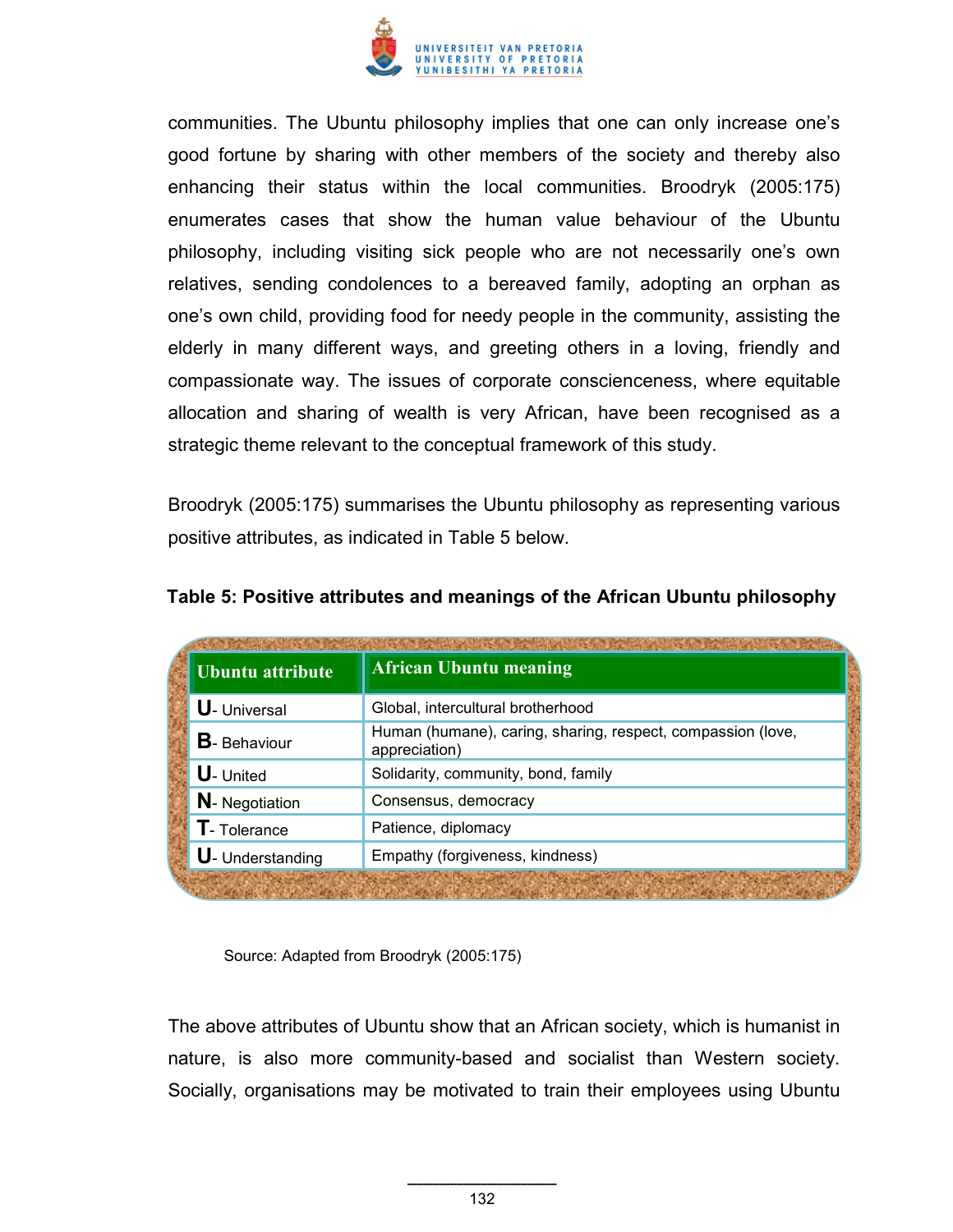

as a philosophy, because doing so can help African organisations to develop a better understanding of African society and of their roles as an integral part (corporate citizens) of that society. The positive attributes of Ubuntu also demonstrate what an organisation can gain in terms of understanding the seriousness of embracing a corporate conscience that is in line with African society.

# **4.3.3 Synergies and competitive advantages arise under the Ubuntu philosophy**

African organisations can build cooperation and competitive strategies by allowing teamwork based on Ubuntu principles to permeate the organisation (Mbigi & Maree, 2005:93). As a people-centred philosophy, Ubuntu stipulates that a person's worth depends on social, cultural and spiritual criteria. It requires a life that depends on a normative engagement with the community, a substantive appreciation of the common good and a constitutive engagement with one another in a rational and ethical community.

In this way, in order for a person to be identified as a true African, community and communality are substantive prerequisites. Communalism and collectivism are essential to the spirit of the African Ubuntu philosophy. Equally important in Ubuntu relationships is the aspect of working with others as a team (English, 2002:197; Poovan *et al.,* 2006:17). A spirit of solidarity simultaneously supports cooperation and competitiveness amongst the team by allowing individuals to contribute their best efforts for the betterment of the entire group.

In a team setting, the existence of Ubuntu as a shared value system implies that team members are encouraged to strive towards the outlined team values, which consequently enhance their functioning together as a team (Poovan *et al.*, 2006:25; Van den Heuvel *et al.*, 2006:48). The team is brought one step closer to being effective because of the increased level of team members' commitment, loyalty and satisfaction, which ultimately has a positive impact on overall performance. Thus, management systems that tend to focus on achievements of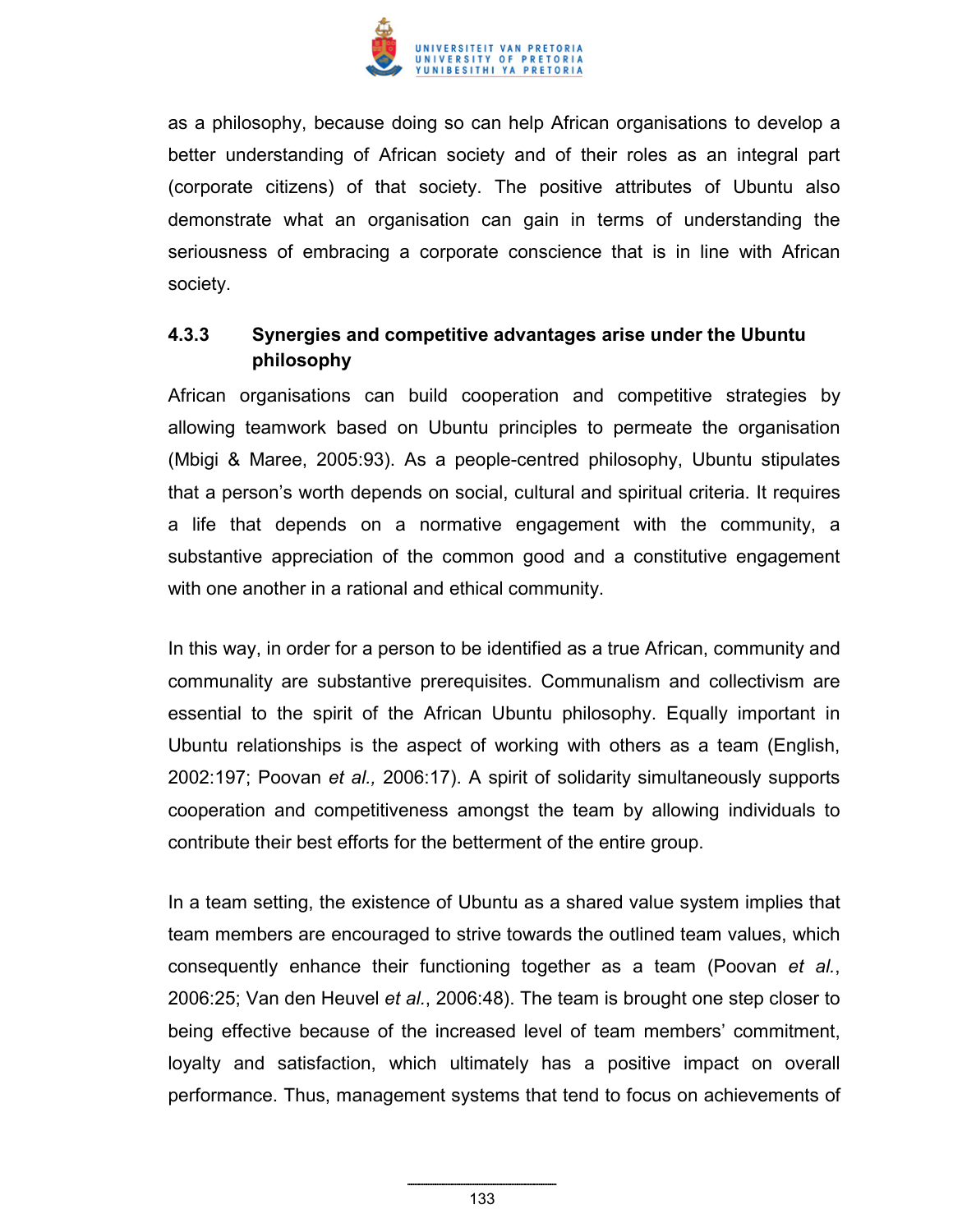

individual team members and not the entire group are likely to miss out on all the social and collective framework of an African society.

Conversely, when a team is not intrinsically held together by all members, the consequences can be negative or sub-optimal. Sub-optimality occurs because each team member works towards different goals based on different value systems. This can result in dissatisfaction, a lack of productivity and commitment and a lack of teamwork or team spirit amongst team members (Poovan *et al.,*  2006:25). With such a scenario, it would be the task of the team leader to try to create an environment that is conducive to a team culture that appreciates the values of the Ubuntu philosophy.

Within an African society, oneness and sharing play a pivotal role in local communities and organisations – it is said in the Nyanja language that *Mu umudzi muli mphamvu* [unity is strength]. Community-based approaches also help to build synergies where the whole is more effective than the sum of individual parts. Under the Ubuntu philosophy, synergies are realised where the groupings are socially or culturally bound (Mangaliso, 2001:28-32; Prinsloo, 2000:275-285). The spirit of Ubuntu leads to cooperative and collaborative work environments, because the community is encouraged to participate, share and support all the team members (Regine, 2009:17-22; Van den Heuvel *et al.*, 2006:48). People can work together in community groups in order for them to be more productive, for example, they farm, construct roads, fish or fell trees together, while they are singing traditional songs as part of morale boosting. Thus, the community-based Ubuntu philosophy enhances productivity and organisational performance.

Through the Ubuntu philosophy, synergies create a great deal of competitive advantage for organisations from employees who practise this philosophy and their teams. An African organisation can gain competitive advantages on the basis of several business premises, including effective human relationships with others, language and communication, decision-making, time management,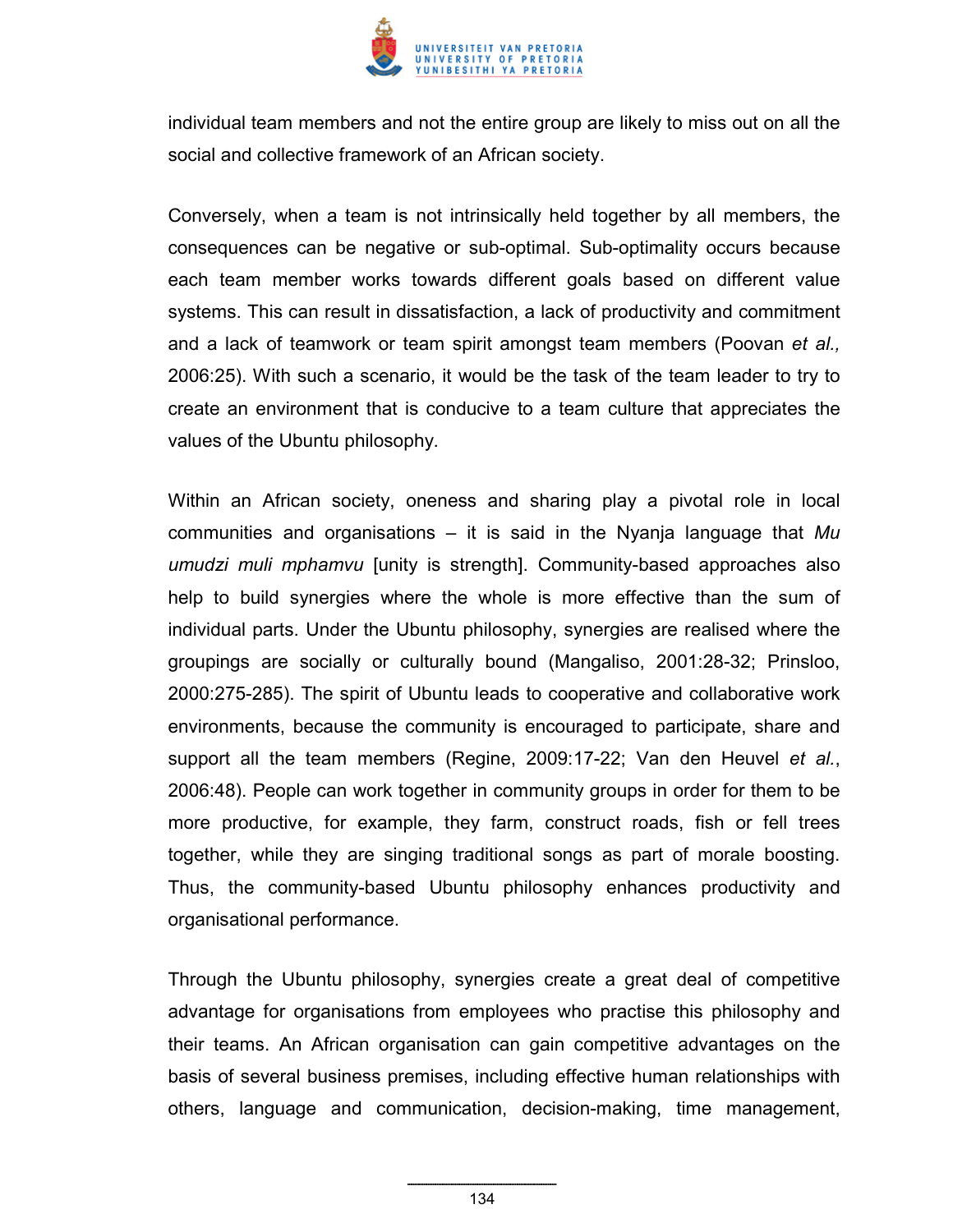

productivity, age and leadership, and cultural beliefs (Hampden-Turner and Trompenaars, 1993). Such business premises about the Ubuntu's contributions towards different areas of business perspectives is in conformity with English's (2002:203) argument that it is the spirit of Ubuntu that can give the African continent an edge and that will allow it to find a way forward. Within the redesigning processes of foreign ideologies, an African organisation must be localised in terms of its systems to respond to socio-cultural and environmental demands.

Overall, the above literature review shows that the Ubuntu philosophy conforms to a large extent with the understanding of the conceptual framework of this study in Figure 1 on p. 7. Culture and stakeholder relationships are regarded as one of the strategic themes of corporate performance. To facilitate all these relationships, there is a need for an effective communication system, which would be in line with the precepts of the Ubuntu philosophy. The importance of management decision-making and time management issues in facilitating productivity cannot be over-emphasised. The Ubuntu philosophy provides its own unique management perspectives, including ones on leadership.

# **4.3.4 African culture and leadership styles can be founded on the Ubuntu philosophy framework**

Every geographic environment has its own distinguishing features, including culture. African culture is very different from Western cultures in some ways – this implies that in an African framework, social and cultural linkages are considered to be a key determining factor for the success of any organisation that operates on the continent (Broodryk, 2005; Karsten & Illa, 2005; Khoza, 1994; Mangaliso, 2001; Mbigi & Maree, 2005). The implication of such concerns is that people must come first, before products, profits and productivity. Once people have been given priority and are treated well in their daily endeavours, productivity, products and profits should automatically be realised.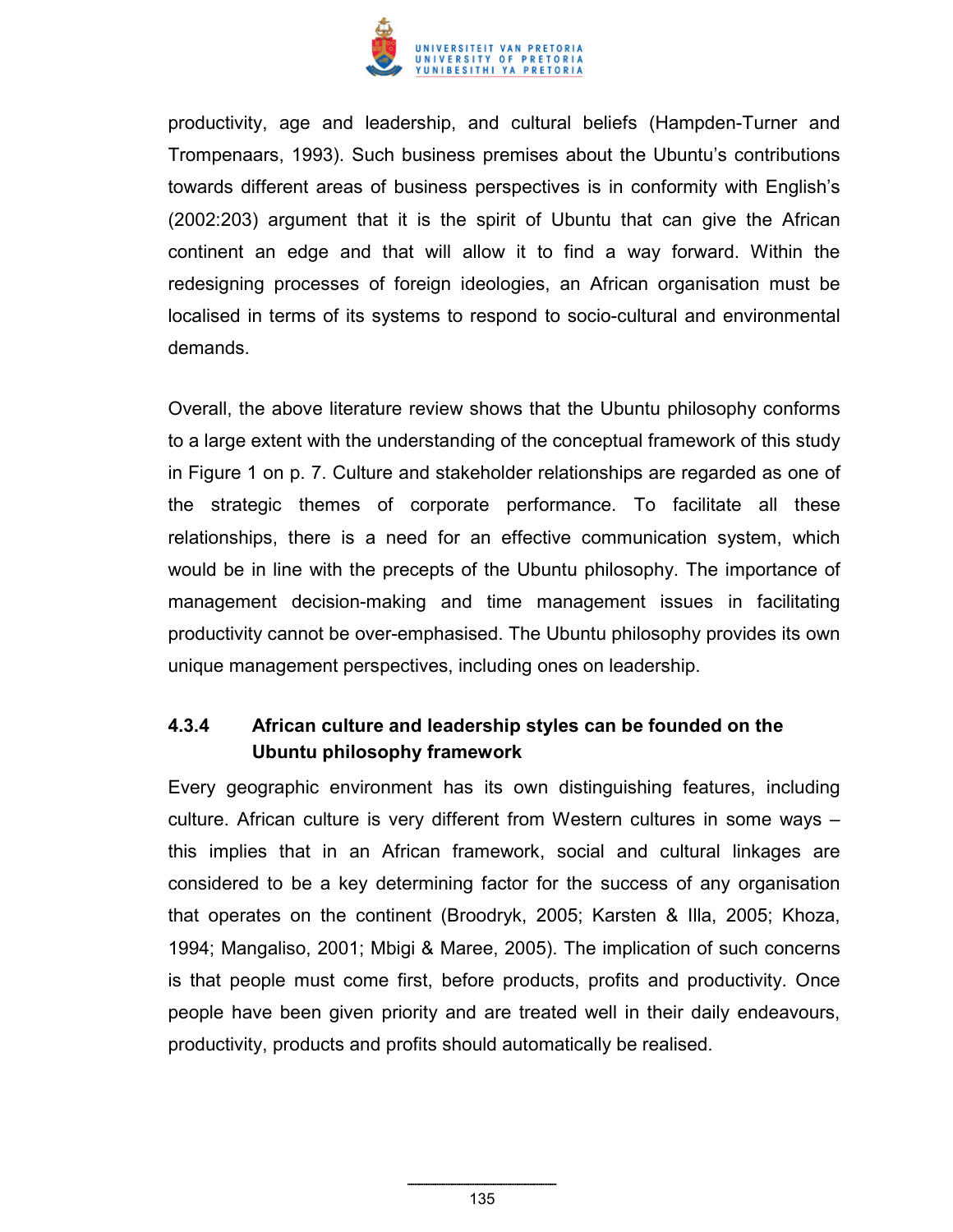

Afrocentricity encompasses African history, traditions, culture, mythology, and the value systems of communities, according to Khoza (in Mangaliso, 2001:278- 279), the Chairperson of Eskom, the supplier of electricity in South Africa. Khoza believes that corporations in Africa will be successful if they adopt the Ubuntu management and leadership styles, which are people-centred. It is perhaps telling that Eskom registered an after-tax profit of R5.2 billion over a period of 15 months up to the end of March 2005 after the corporation had adopted the Ubuntu management philosophy (Broodryk, 2005:17).

Similarly, Wolmarans (1995:4) reports that South African Airways (SAA) adopted an Ubuntu management system in 1994. Since then, the African Ubuntu philosophy has been a driving force in the company. The secret behind its success has been the publicly stated core values of South African Airways – these include corporate performance, customer orientation, employee care, corporate citizenship, integrity, safety, innovation and teamwork, which are all embodied in the Ubuntu management philosophy. Improved results demonstrate that culture and leadership style play pivotal roles towards the achievement of set goals and strategies of an organisation.

Emerging African management philosophies see an organisation as a community and can be summed up in one word – Ubuntu (Mbigi & Maree, 2005:v-vi). An African Ubuntu management system recognises the significance of group solidarity that is prevalent in African cultures, acknowledging that an African leadership style involves group and community supportiveness, sharing and cooperation. Ubuntu-based leadership dictates sharing burdens during hard times, because by doing so, suffering is also shared and diminished. What is distinctive about the Ubuntu philosophy is the premise of a short memory of hate (Mazrui, 2001). Africans teach children to communicate effectively, reconcile, and find ways to cleanse and let go of hatred and give the children skills to do so. The Ubuntu approach to life enables people to express continued compassion and perseverance within communities and institutions.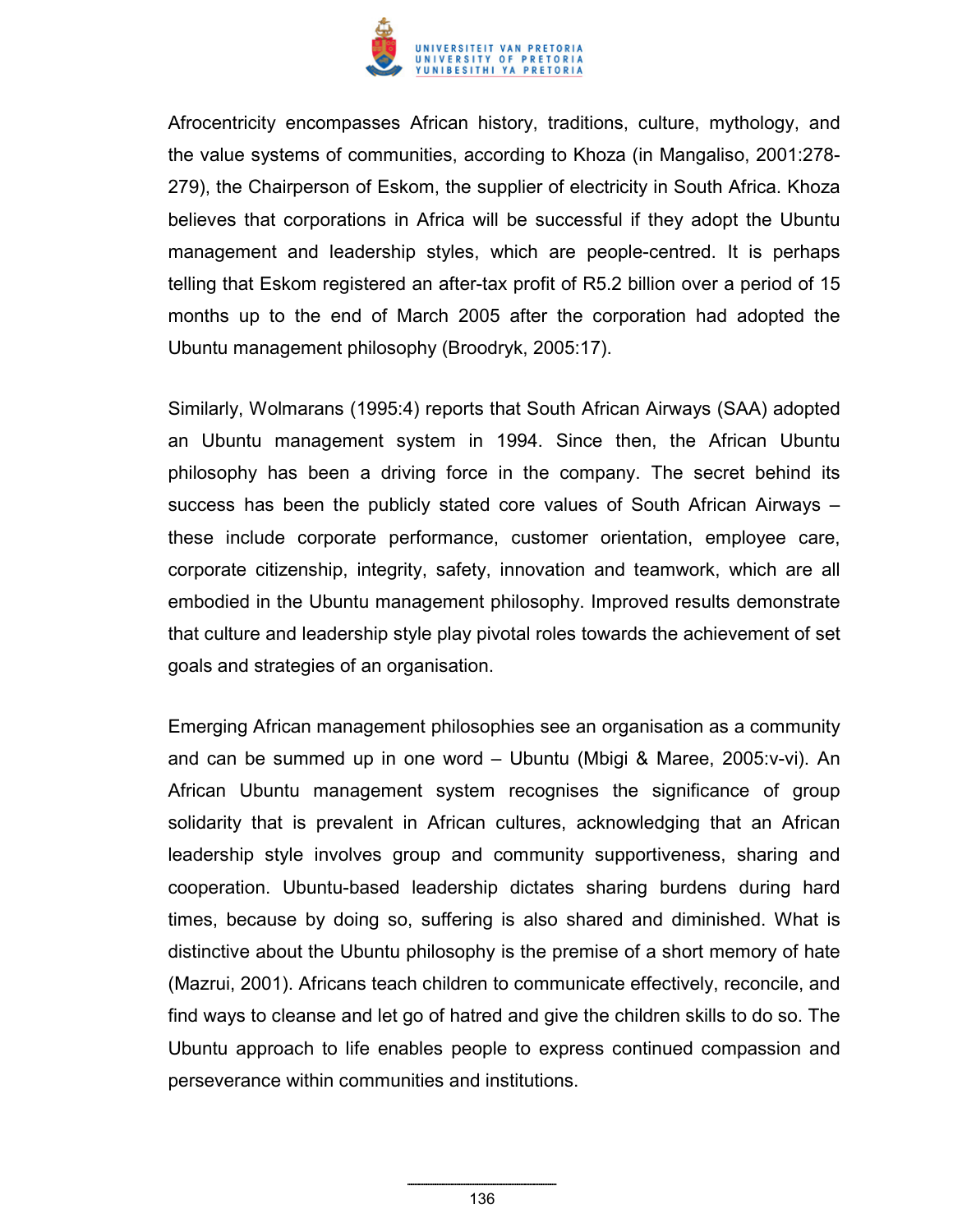

The researcher observes that in Africa, when one is offended, both the offender and the offended are taken through a traditional court system. After the hearings and advice, the offender is usually told pay a fine, in the form of chickens, goats or cattle, to the offended party, depending on the gravity of the offence – it is a form of restorative justice. The Western judiciary system, which is a punitive system, largely punishes only the offenders by sending them to prison and neglects the offended party in the process. The traditional local judiciary system is both punitive and compensatory, in that the offender is punished and, at the same time, the offended party is duly compensated. In an African traditional court system, the leadership style is designed in such a way that it is reconciliatory as well. Through traditional local hearings, people unite and reconcile within a short time. Such a community-based approach to justice underpins an African leadership style that is founded on community love and solidarity.

However, African leadership that is grounded on compassion should use the Ubuntu philosophy with its original good intentions. Tambulasi and Kayuni (2005:158) observe that the application of Ubuntu should be in harmony with the democratic and good governance principles of a country. If these principles are not properly used, especially by politicians and public officials, claims of using Ubuntu in principle can create negative connotations if people say they are applying the philosophy whilst in fact their actual practice is divorced from the principles of democracy and good governance as enshrined in the statutes. For example, handouts to people who have not worked for what they get would not be part of the Ubuntu philosophy. The Ubuntu philosophy encourages people to work hard within their communities as a team.

#### **4.3.5 African Ubuntu collectivism cultivates a team spirit towards work**

Traditionally, African societies tend to be cohesive and productive, working together as one family in their social grouping. Studies that were done in Malawi and Tanzania confirm that amongst the most outstanding values in these societies is the salience of the group (An Afro-centric Alliance, 2001:59-74). The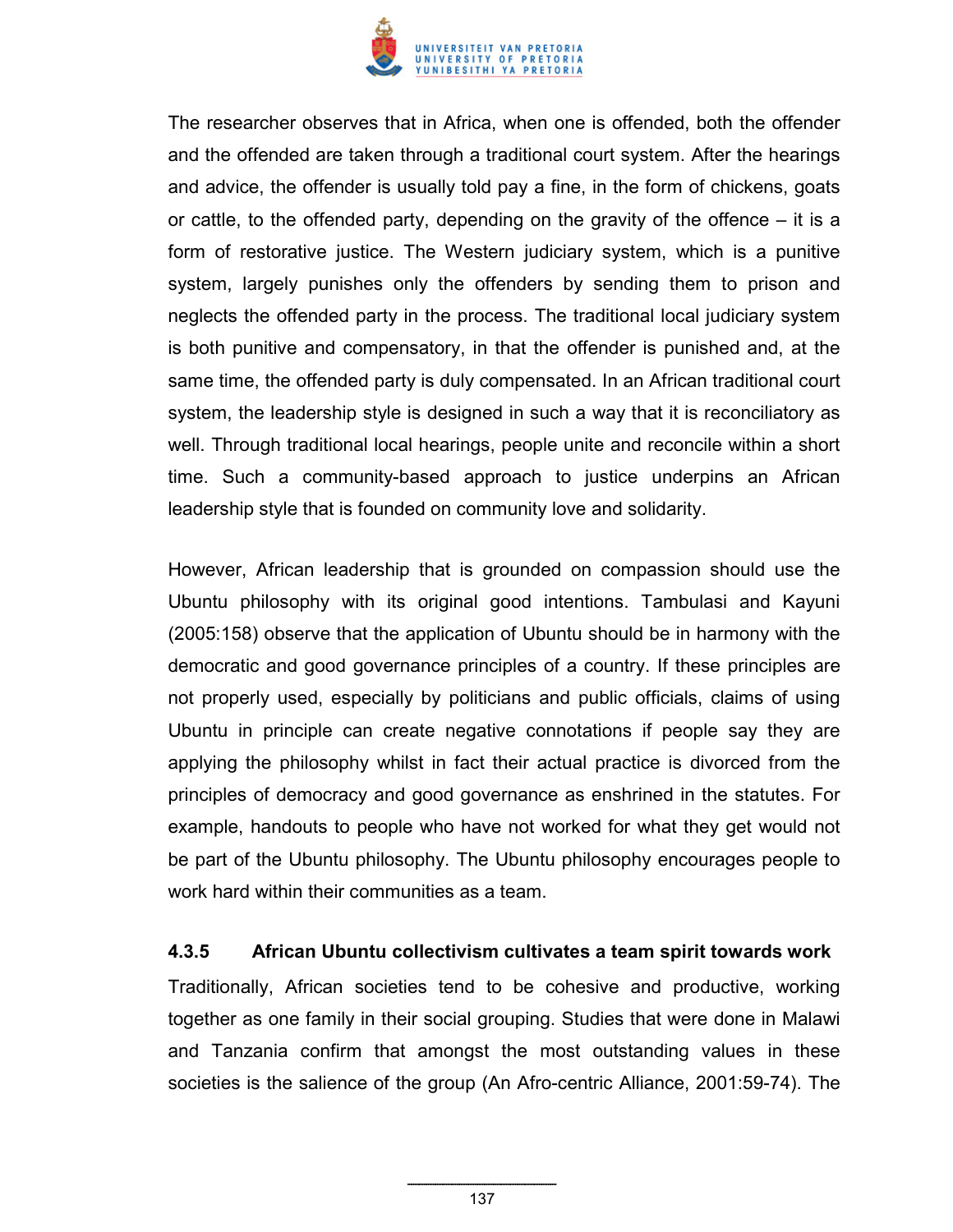

group tradition or collectivism is so strong that generally Africans view success and failure as caused by traditional spirits that are controlled by the society. For example, before accepting any good offers, such as a promotion, an employee may seek traditional spells before deciding, or can even turn down the promotion altogether for fear of its social consequences. Any achievement or failure is taken as a group obligation – it belongs to the entire community.

In East and Central Africa, family remains, and is likely to remain, a centrepiece of collectivism. Using family metaphors may be regarded as one viable option in managing motivation in the workplace (Carr *et al*., 1997:906). If there are any multinational organisations in Africa that continue to promote individualist performance systems, there must be a need to articulate folk theories containing traditional accounts of achievements. The above literature review suggests that a wholesale introduction of individualist performance management systems may be socially and economically divisive and costly for any organisation based on Africa. This scenario could also be true with the generic Balanced Scorecard model applications within an African context. The social-cultural framework of an African society is pervasive, even within the management and among employees who have direct attachments with their society.

## **4.3.6 Ubuntu philosophy involves recognising an employee's sociocultural values within an African context**

The successful implementation of any plans and goals by the organisation can be realised only if the human resources component is rejuvenated to perform better. It is important that the spirit and morale of employees be renewed, apart from those of the business processes in order to realise the set goals and strategies (Mbigi & Maree, 2005). The development of cooperative and competitive employees can be achieved through training and educating them on indigenous knowledge. Such training programmes can encompass critical areas such as patriotism and citizenship, which focus on the constant acquisition of different local skills and the best working techniques, based on Ubuntu and teamwork.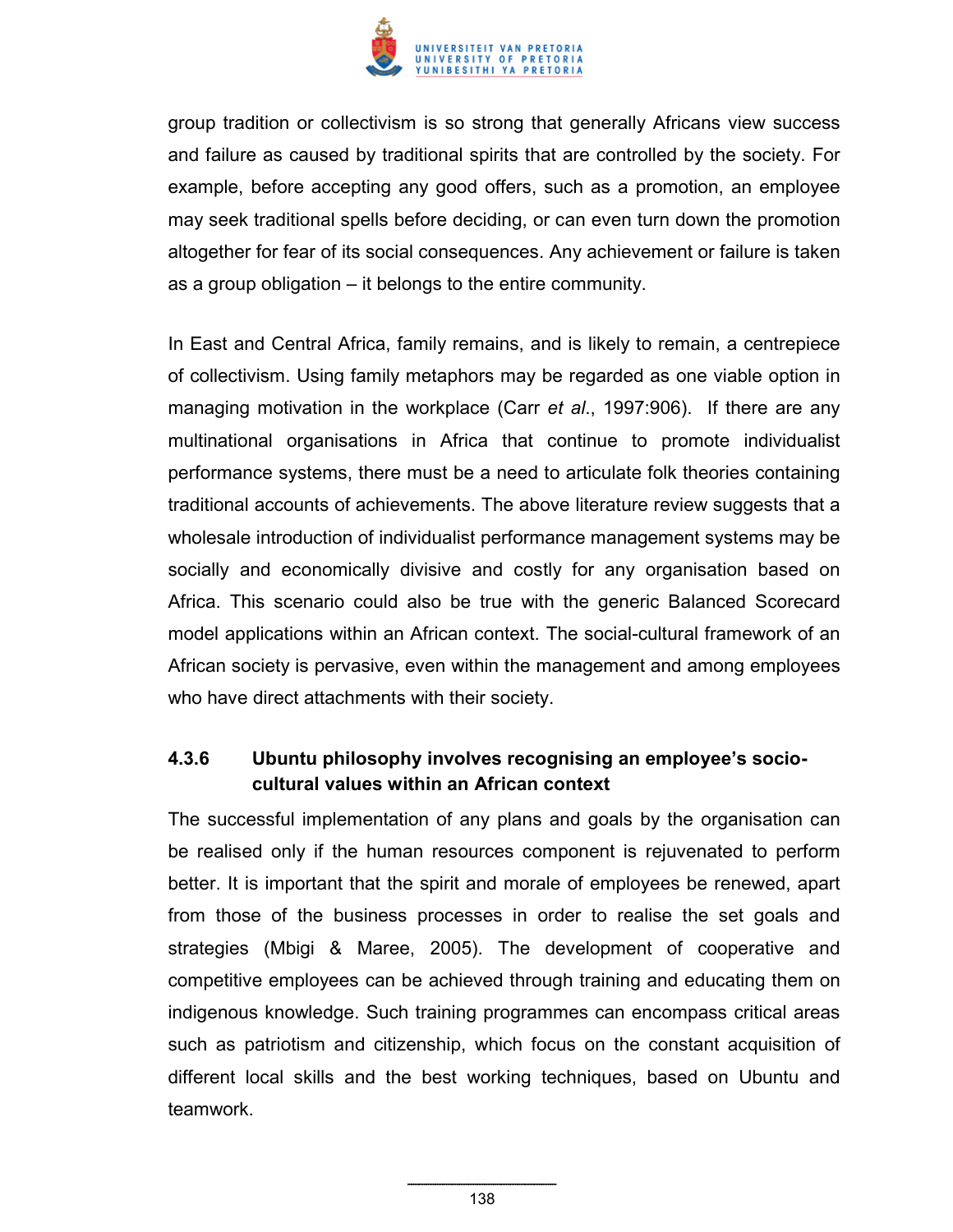

Apart from an emphasis on employee training and learning on the job, it is important for a company that employees uphold a number of values for them to be effective and productive. In the African context, employees' values emanate from African socio-cultural underpinnings. For example, employees have to be treated as human beings and not necessarily as programmed machines (Prinsloo 2000; Voelpel *et al.*, 2006). Employees have extended family systems that should be respected, and these systems may have an impact, for example, in terms of medical needs and funeral services.

When an individual is included in the community, that person begins to appreciate the idea of having an extended family system. The extended family system is not necessarily based on biological bonds, but rather on bonds of community solidarity (Poovan *et al.,* 2006:23). Seeing oneself as a part of an extended family provides one with an identity in African society. It is this identity that makes one realise that all people collectively share the same commonalities in life and need to do so positively to co-exist and survive.

A story is frequently told of a male employee who reportedly lost four fathers within the period of one year. For each funeral, the employee wanted financial assistance from his white employer. There was considerable misunderstanding between the two, as the employer insisted that one cannot have four fathers. The employee earnestly explained that his first father was one of his biological father's elder brothers, the second was one of his biological father's younger brothers, the third was his real (biological) father, and the last was the husband of his mother's sister. The employer was amazed at Africans' extended family systems. The story indicates how extended and community-based African society is.

Even in a working environment, the spirit of extended family systems is practised. In the workplace, there should be a family spirit if there is to be productivity (Broodryk, 2005:218). If all employees regard themselves as members of one extended family in the workplace, Ubuntu would apply in respect of personhood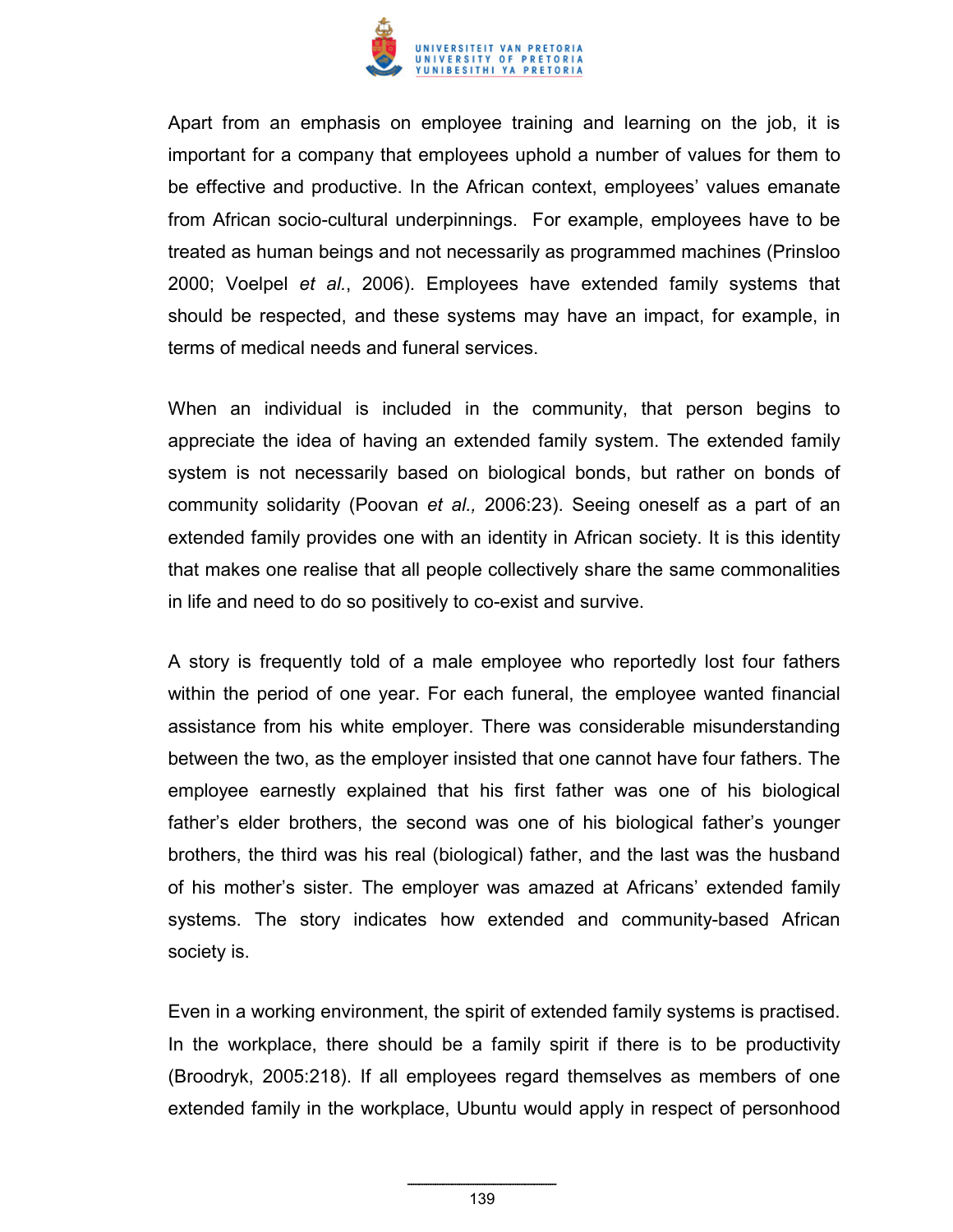

or brotherhood (or sisterhood), and everybody would automatically be a member of this big family – an organisation.

In Eritrea, the extended family system is an important source of security, economic and social support in daily life, in sickness or old age, in cases of job loss and other societal events. It is the moral obligation of an Eritrean who has an income to support the poor, the aged and the needy within the family financially (Ghebregiorgis & Karsten, 2006:150). This kind of moral obligation and support based on a person's conscience has even been enshrined in the Eritrean Constitution. It is stipulated in the Eritrean Constitution (Government of Eritrea: Article 22: 3) that

Parents have the right and duty to bring up their children with due care and affection; and in turn, children have the right and the duty to respect their parents and to sustain them in their old age.

In Africa, the traditional heritage in many regions reflects the cultural norms of working together, developing a sense of co-operation, and helping one another in times of adversity and prosperity. Supporting the family is a symbol of solidarity and the interests of the family are always a priority (Mwenda & Muuka, 2004:143- 158). Thus, if an organisation can function as a kind of community or family, similar employee values can be harnessed through the development of that sense of honour and good relationships with employees, as family members of the organisation. Fakude (2007:199) advises that even the most broad-based of economic empowerment programmes must emphasise good labour relations and best practices in that regard for both employers and employees. What a broadbased approach does is to take cognisance of the social context of economic development.

It is important to note the above African ideologies and the social obligations that employees are expected to meet. Such perceived social obligations can have a direct impact on corporate performance. The non-fulfilment of perceived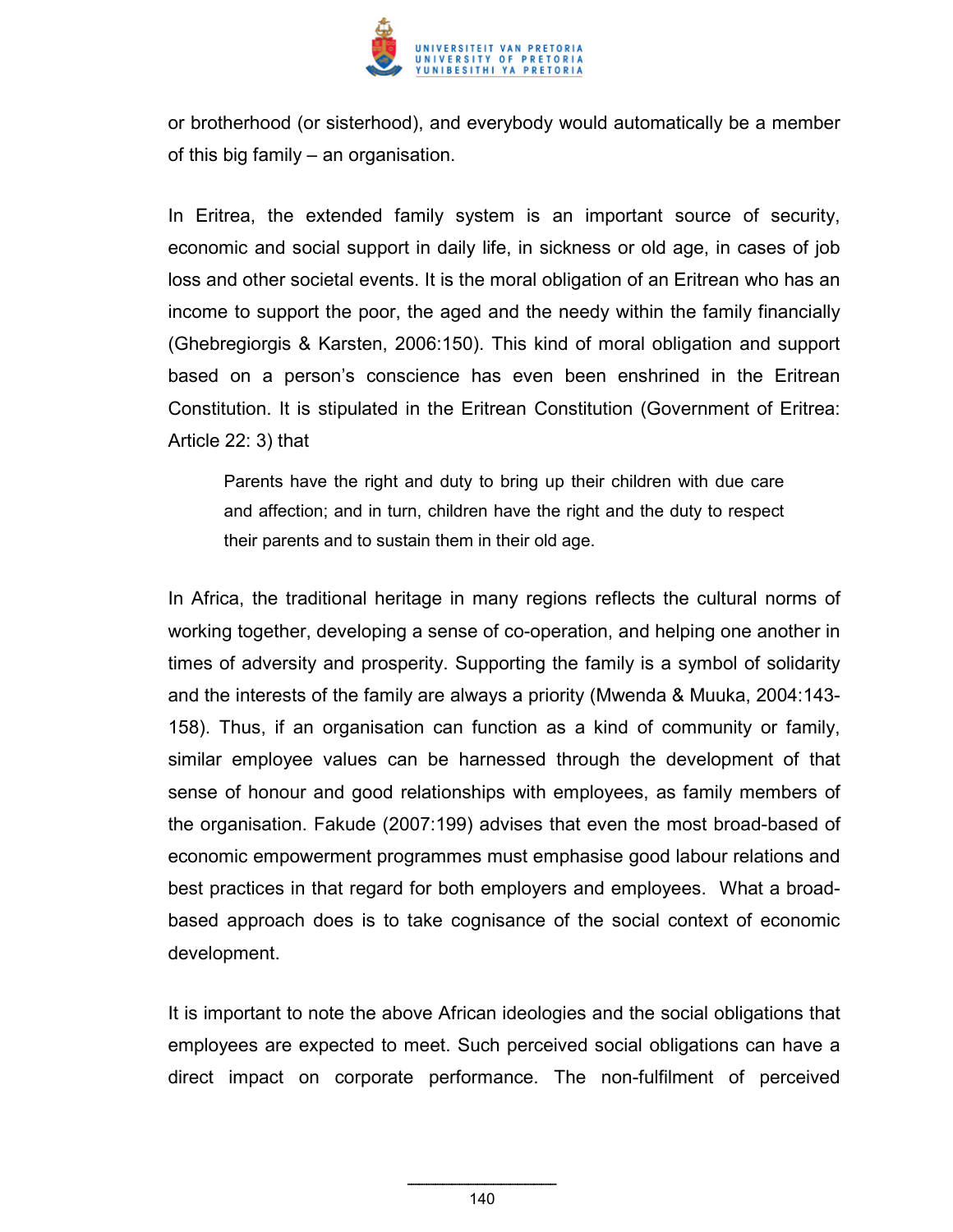

obligations (non-monetary) by organisations might cause employees to refrain from deploying their energies effectively in organisational processes. The perceived obligations by organisations can be conceptualised as "intangible liabilities", which represent the non-monetary obligations that an organisation must accept and acknowledge in order to avoid the depreciation of its intangible assets, such as intellectual capital and knowledge (Garcia-Parra *et al*., 2009:827).

The above literature review illuminates basic guidelines regarding issues affecting employee welfare in an African framework. The constitutional provisions in some countries illustrate the national importance attached to these values that employers should take cognisance of when engaging their employees. Employees need to be given conditions of service that are all-encompassing in terms of the community support that is required by all citizens, including employees. In African Ubuntu-based systems, community relations are made up of extended family systems, distant relatives and friends who all form a close-knit network of human beings of all ages.

In an African organisation, efficiency and competitiveness can be achieved by an emphasis on social well-being rather than on purely technical rationality. The Ubuntu philosophy propounds that employees' cultural values, which include extended family systems, medical and funeral arrangements, must be respected. However, the African employee welfare phenomenon is not fully represented in the generic Balanced Scorecard model, which advocates employee empowerment in the form of knowledge acquisition as a kind of human resources capital. The Ubuntu philosophy recognises the significance of treating employees as human beings and not necessarily as "programmed" human resources capital. The Ubuntu philosophy is imbued with respect for human beings, especially one's elders.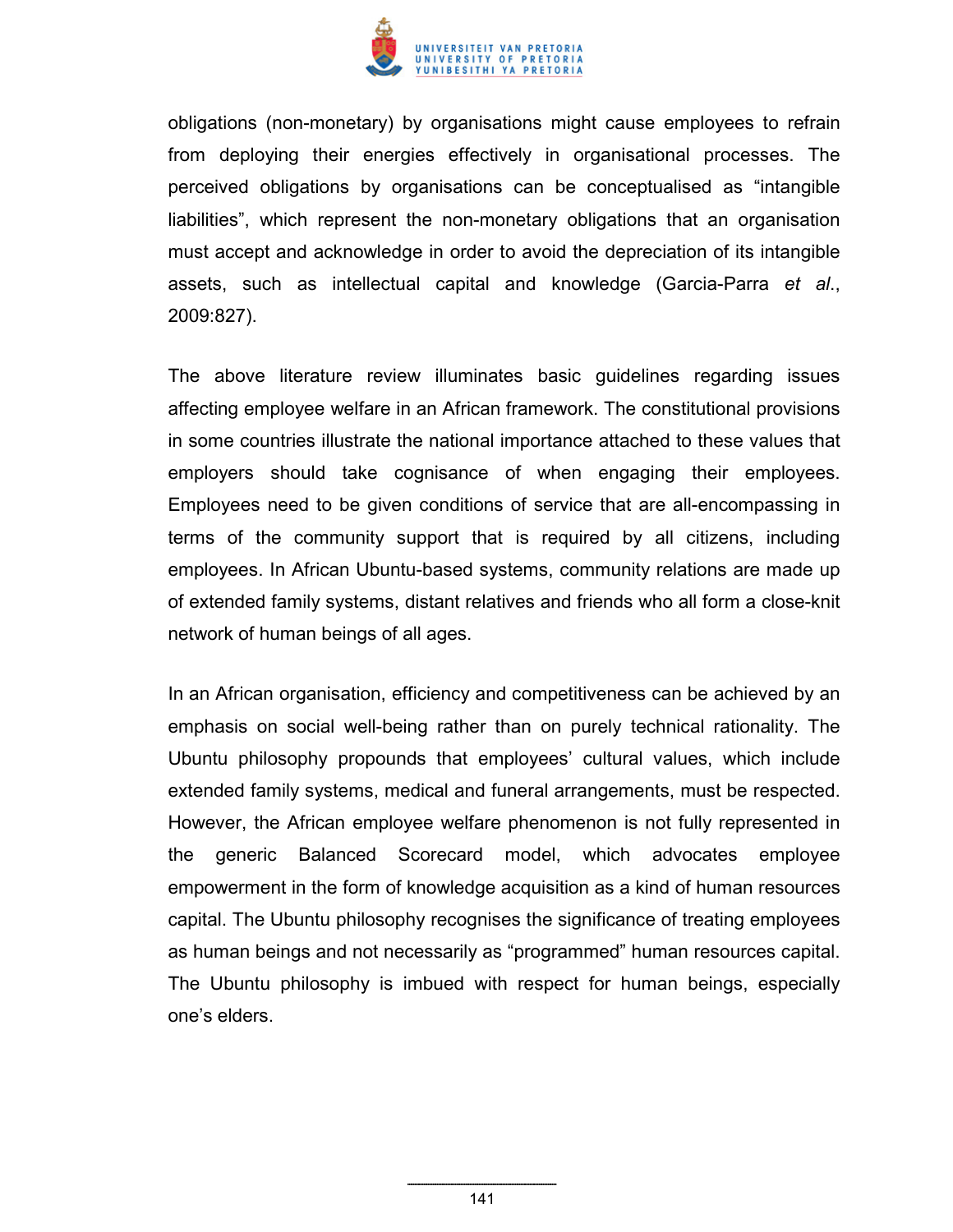

### **4.3.7 Respect is shown to one's elders under the Ubuntu philosophy**

Apart from the usual organisational culture and individual personalities, the content and style of leadership is dictated by culture. In Africa, authority flows from the old to the youth, and respect for the elderly is a guiding principle. In corporate relationships, age is an essential element in Africa (Amoako-Agyei, 2009:333; Darley & Blankson, 2008:380). Thus, an older person is automatically expected to hold a certain level of superiority, regardless of his or her rank, title or education. Respect for one's elders, which is pervasive in all African societies, is one of the requisites that foreign corporations should include in their management systems; and this also applies to multinationals operating in Africa.

It is equally important to understand the social and management implications of respecting one's elders. For instance, in Africa, leadership is more likely to be accepted and is easier to respect when it comes from a more experienced and older individual than from young and apparently inexperienced individuals (Mangaliso, 2001:29). What this means is that it is very rare for a young man (and arguably even more difficult for a young woman) to be comfortable about assuming high office and leading a group consisting of older people who are regarded as senior to that young person. Equally, it would be awkward for older employees to take instructions from the young. This issue becomes especially complicated in a highly structured system such as the military, where compliance is a prerequisite and the leader is required to be more directive. However, respect for one's elders still remains a decisive feature of African society. Apart from respect for one's elders in particular, the Ubuntu philosophy also demands respect for the community in general, where individuals are expected to be socially responsible to their local communities and society at large.

# **4.3.8 Respect for the community and corporate social responsibility are part of the African Ubuntu philosophy**

The African Ubuntu philosophy is displayed through compassion, where individuals express a sense of deep caring for and understanding of each other.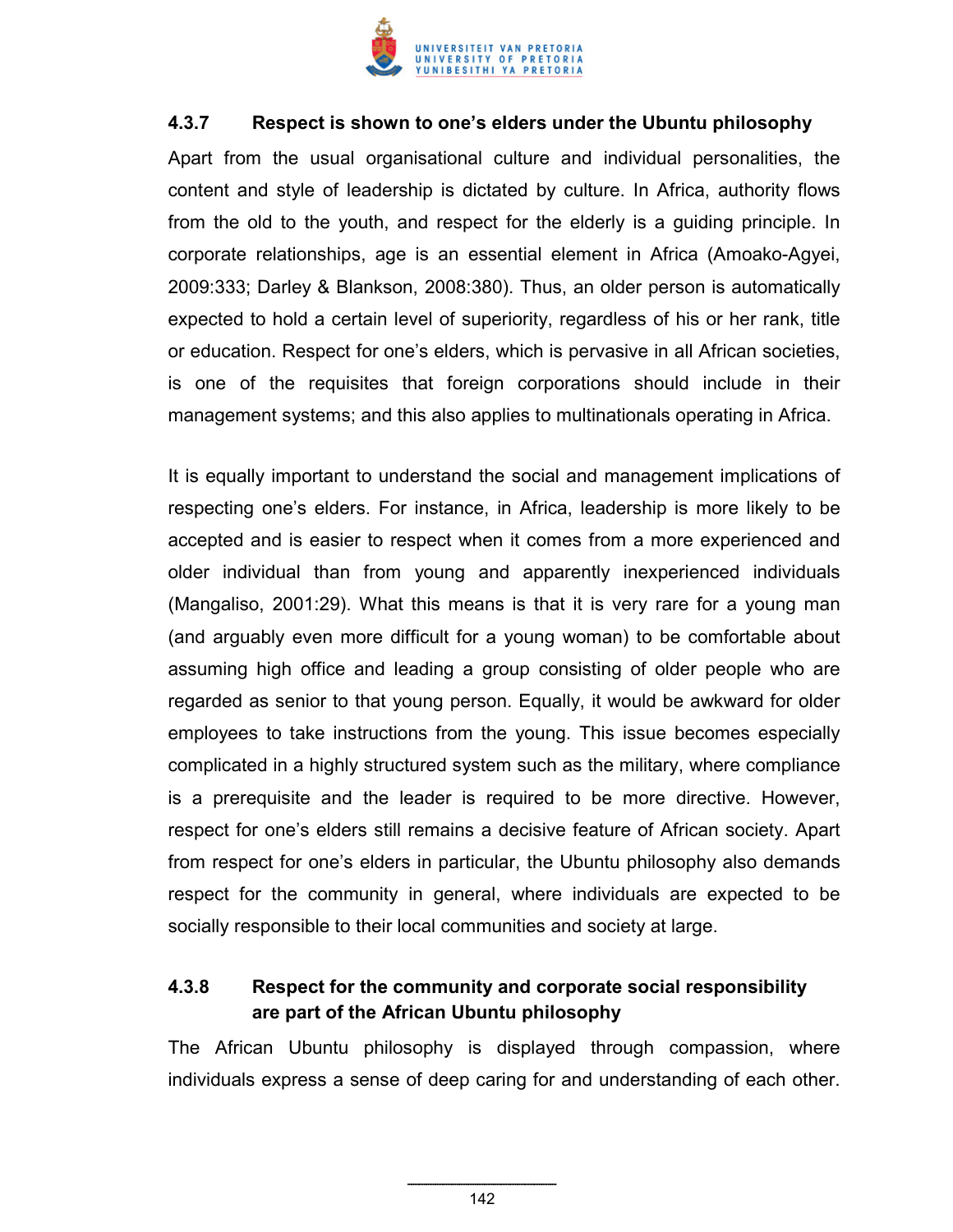

The Ubuntu approach allows team members to strive towards becoming caring, understanding and sharing (Poovan *et al.,* 2006:24). The compassionate approach enables team members to achieve a common goal. Through a common understanding, community members are able to help and care for each other as members of one family, as required in the humanist African Ubuntu approach towards the community and its members (Tutu, 2004:27). For example, the African Ubuntu philosophy, which is premised on community solidarity, demands that success of an individual should not be aggressively achieved at the expense of others as the purpose of the group existence is for communal harmony and well-being of all.

In line with the people-centric Ubuntu philosophy, individualism is not viable, for it is inadequate as a model to understand the basic human elements of a society (Khoza, 1994:4-9). By nature, humans are social beings and their wants and capacities are largely a result of society and its institutions. The most effective human behaviour is that experienced in the web of relationships people have with the groups, organisations, family and other bigger groupings that they belong to, such as the church, the state and other national and international organisations. African organisations have to understand this kind of relationship between their business activities and the social responsibilities that they have to meet.

The Ubuntu philosophy advocates community and engagement with the society that we live in. The communalism that the African Ubuntu approach preaches involves care for the community and society. This communalism involves wealth distribution among members of society (Prinsloo, 2000:283-284). In an African setting, a slaughtered cow is shared amongst the community members for their mutual benefit. This social responsibility can also be expressed in terms of harvesting only part of the crop from the field, leaving the rest to the less privileged, the poor, the sick, the elderly, the orphans or the destitute and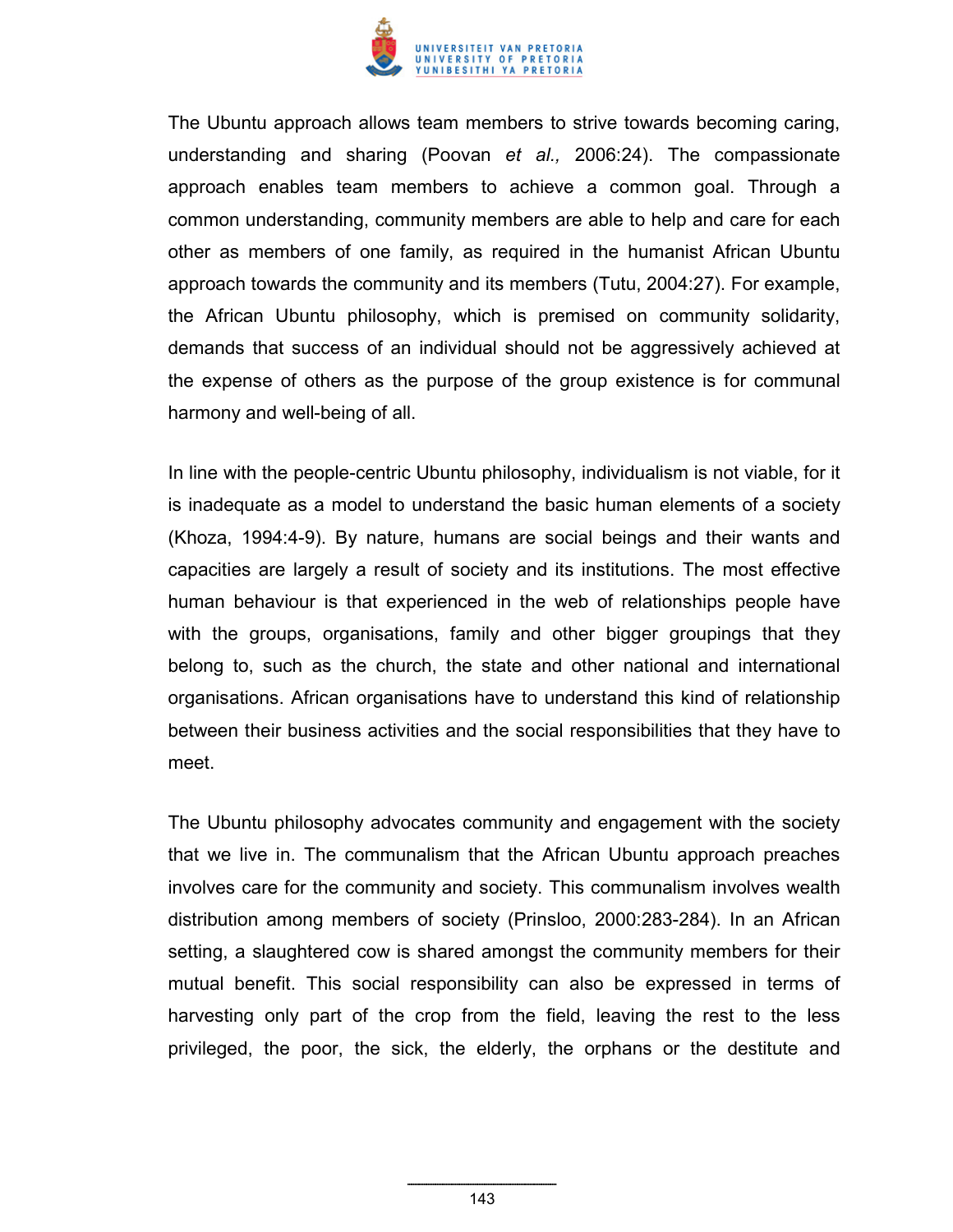

eventually to the birds of the heavens. Likewise, companies have a social responsibility to the community in which they are doing their business.

As social gratitude and a sign of respect for the elderly, and to encourage organisations to be more community-based and socially responsible, the Malawi Government has embarked on a number of socially-oriented projects, including the Bingu Silver-grey Foundation (BSF), which recognises the contributions of the elderly (those who are sixty and more years old) to society (FAO-Rome & BGF, 2008). The foundation was established in recognition of the fact that the Malawi population is ageing. Under this project, both the public and private sectors participate in achieving Bingu Silver-grey Foundation's institutional goals and its objective of understanding the challenges posed and faced by the elderly, and in turn appreciate and take advantage of the opportunities available. This initiative also ensures that companies show their corporate citizenship through involvement in such benevolent programmes, which are in line with the Ubuntu philosophy of respect, dignity, caring and sharing.

Meeting social responsibilities which are human-centred in nature is enshrined in the Ubuntu philosophy and has a positive impact on the long-term sustainability of communities and organisations. The philosophy also includes environmental protection, as human beings are considered to be part of creation (Broodryk, 2005:52-54). In Africa, there is considerable scepticism about the view that humans can be defined as lone beings, in terms of individual qualities. Instead, the view is that human being must be defined in terms of their environing physical community.

It is regarded as important to human survival that the natural environment upon which the community survives must be respected and protected. For instance, it may be acceptable in other societies to hunt wild animals with firearms for entertainment or as a pleasurable sport. Such a practice is not acceptable in Africa, since hunting is only excusable if it is done for the purposes of feeding people (Broodryk, 2006:20.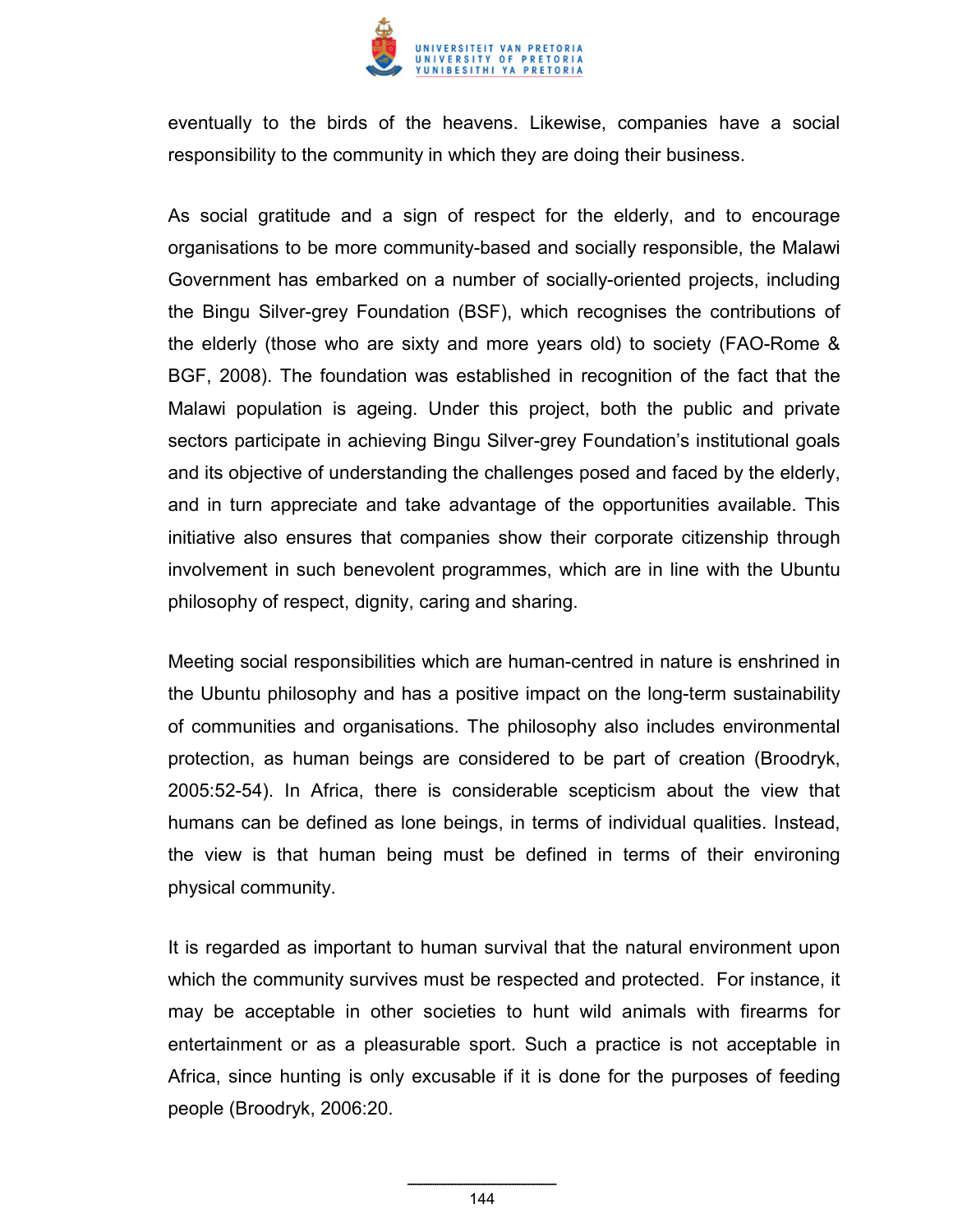

To be in conformity with Ubuntu principles, socio-cultural attributes should never be ignored in any African organisational management systems. Corporate social responsibility should be extended to the notion of ploughing back to the local communities within which corporations do business (Liker, 2004, Rossouw, 2010e). Corporations can do this in the form of financial assistance to the disadvantaged, through educational and health systems, donations in times of disaster, and the overall community maintenance of infrastructure and cultural values.

Generally, the caring and sharing concept that forms the core of the Ubuntu philosophy has now been recognised globally. Modern corporations now realise that they are part of the local communities within which their operations are conducted. The literature indicates that the inclusion of the Ubuntu philosophy into organisational systems would enable companies to be more responsive to the call for corporate social responsibility and good corporate governance.

## **4.3.9 Good corporate governance is made possible under the African Ubuntu philosophy**

Issues of corporate governance are becoming more pronounced in modern business practices. Corporate governance, which is intertwined with business ethics, is considered critical in organisational practice, as well as in general corporate productivity (Rossouw, 2005:105). The founding principles of business ethics and corporate governance are in line with the Ubuntu philosophy of regarding all members of an organisation as part of the community. It is this direct involvement of and with community members that brings about greater solidarity, love, caring and sharing within a grouping (organisation).

A major governance challenge in current governance issues has been corruption, which reveals the moral depravity and badness of the perpetrators (Broodryk, 2005; Moloketi, 2009; Nyarwath, 2002). Generally, corruption is caused by a lack of commitment to moral beliefs by the perpetrators, which is in turn due to the weak moral will of an individual towards other people. Corruption can be seen as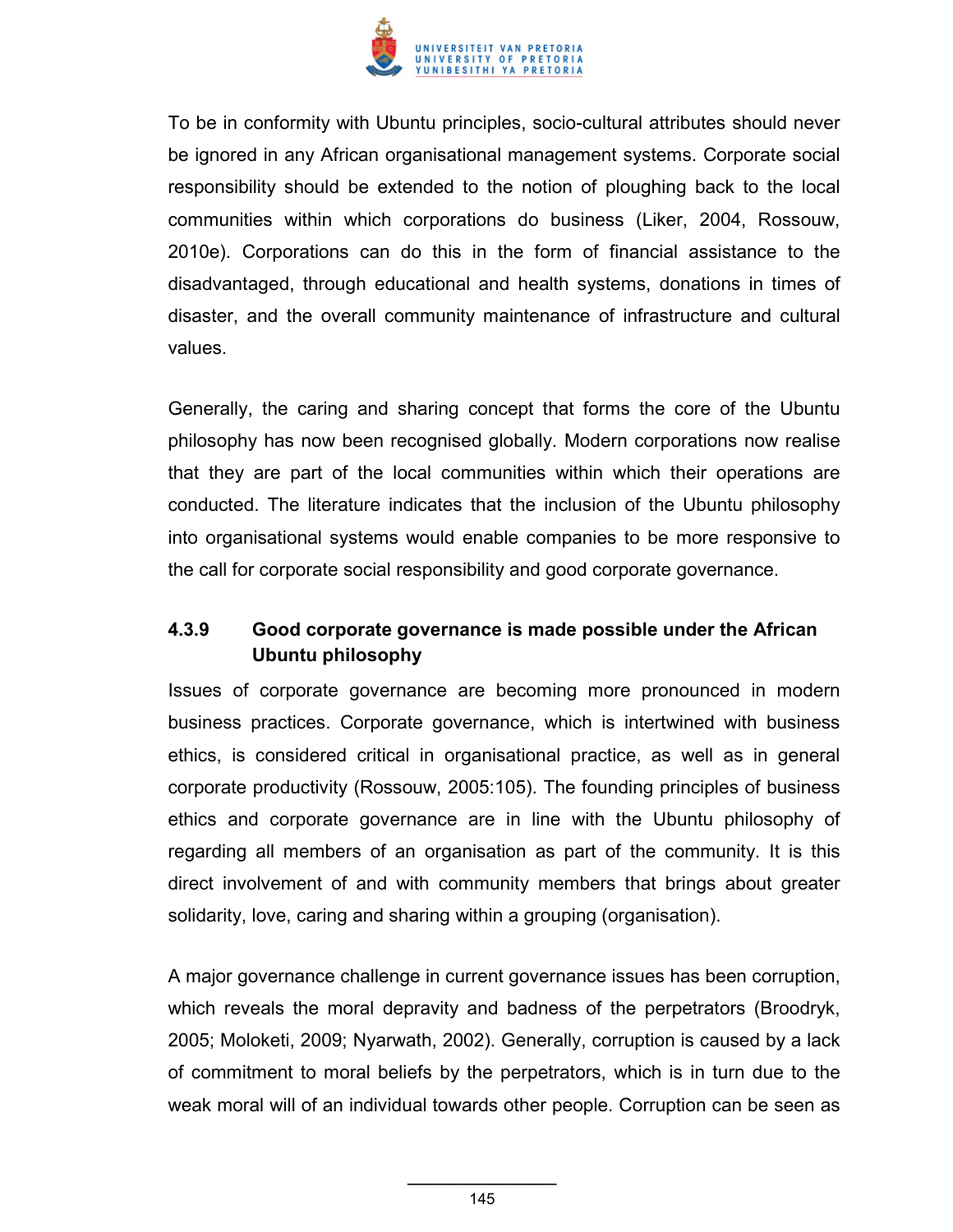

a moral issue, where the perpetrators are fundamentally corrupt due to moral ignorance and confusion. Such a moral issue affects human life in a negative way where individuals abuse their personal and official powers (Broodryk, 2005:198). Corruption comes in different forms, which include nepotism, misuse of power, favouritism and bribery.

While corruption manifests itself in the relationship between individuals and institutions, as a practice, it is mostly rooted in the operations of market forces (Moloketi, 2009:239). Unlike the Ubuntu teaching, corruption is a pursuit of individual prosperity, as opposed to the common good of society. Corruption erodes the common fabric, undermines community and perpetuates poverty, inequality and underdevelopment. Ultimately, corruption leads to a rise in the blatant pursuit of individual gains.

When the awareness of moral rights and wrongs is strong, corruption can easily be rooted out. This is the principle behind the community-based Ubuntu philosophy. To curb corruption, for instance, the Ubuntu philosophy must be the essence of a value system that underpins a commitment to eliminate corruption (Moloketi, 2009:243, 247). There is also a need for strong robust democracies, where all sectors of society, including the media and organisations of civil society, the private sector, trade unions, traditional leaders and faith-based organisations have a responsibility to educate and promote the values of Ubuntu philosophy and anti-corruption.

The above observations indicate that there is much that the Ubuntu philosophy can contribute towards business ethics and good corporate governance issues. Under the African Ubuntu philosophy, people should be aware that individualism and greed, and profit achieved by sacrificing other community members, contravenes the true foundations of humanity (Ubuntu). The notion of Ubuntu or humanity teaches community solidarity, caring and sharing amongst the members of a community or organisation.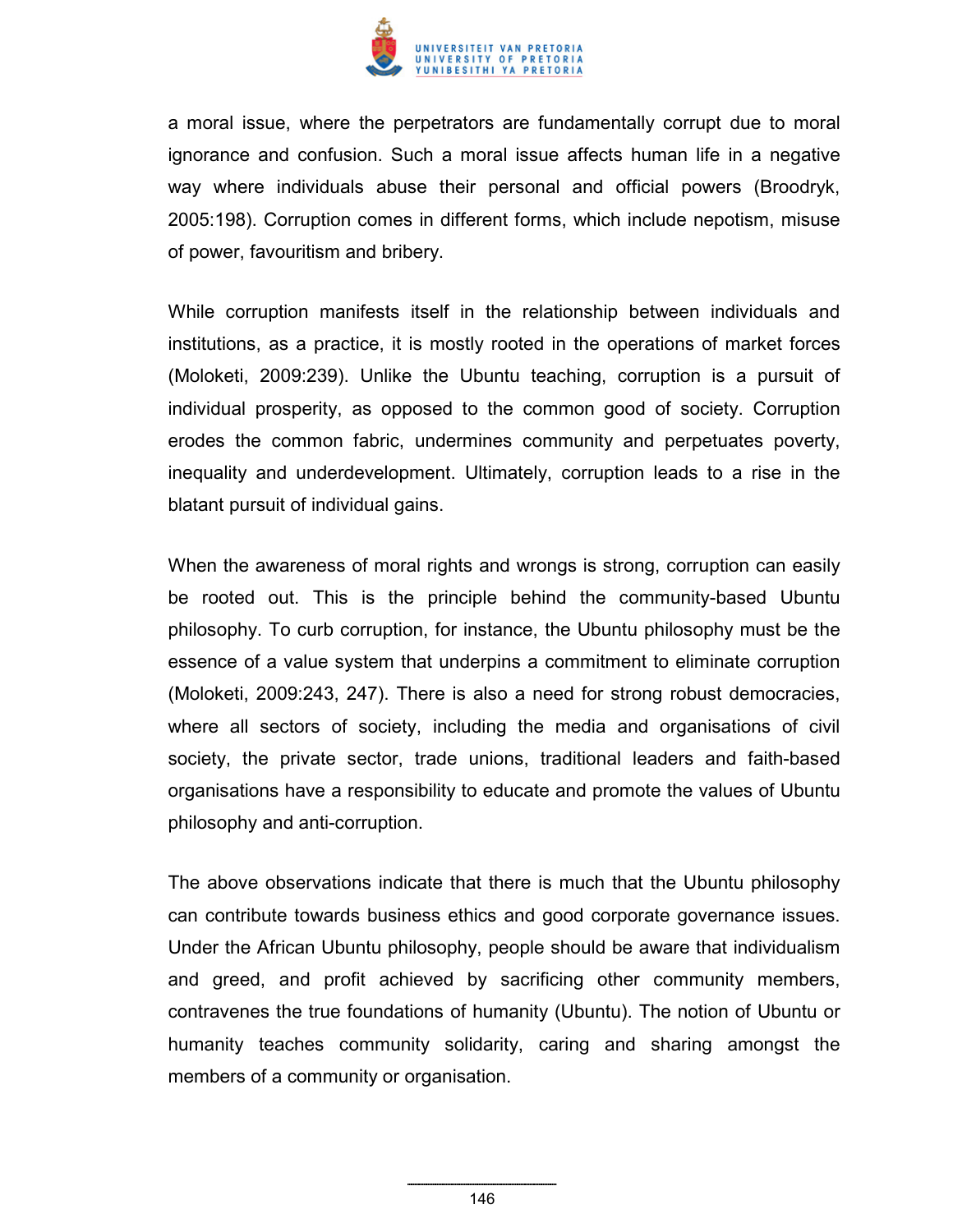

Overall, the literature also reveals the tremendous contribution that the African Ubuntu philosophy has made towards organisations in the form of its unique management style, which is pervasive in Africa. It would be necessary to include all considerations and contributions of the Ubuntu philosophy when redesigning the Balanced Scorecard model, as this study aims to do. However, consideration should also be given to the challenges that exist within an African society that would make successful implementation of the Ubuntu philosophy difficult to achieve.

## **4.4 CHALLENGES IN APPLYING THE UBUNTU PHILOSOPHY**

As with any other system, the Ubuntu philosophy and the African socio-cultural framework present some challenges. Most of the challenges that are reviewed below are based on my experience and my own observation as part of the African community. The findings of others who have researched this and related questions are referred to accordingly. The challenges of implementing an Ubuntu framework are discussed below.

## **4.4.1 The African Ubuntu philosophy is based on unrecorded practice**

One major challenge of African indigenous knowledge is that it is not written down and that it is mostly transmitted from one generation to the next through storytelling (An Afro-centric Alliance, 2001). Successive generations learn about Ubuntu through direct interaction within local communities. Unlike the Western and Eastern ideologies, which are well documented, African philosophy does not have an ancient written tradition, which makes it very difficult for the younger generations to practise the African Ubuntu philosophy fully.

However, recently, a range of studies have been conducted in order to help people to understand and appreciate the Ubuntu philosophy (An Afro-centric Alliance, 2001; Broodryk, 2005; Mangaliso, 2001; Mbigi & Maree, 2005). Such studies will help to improve the documentation of African socio-cultural frameworks, enabling future generations to apply these ideas within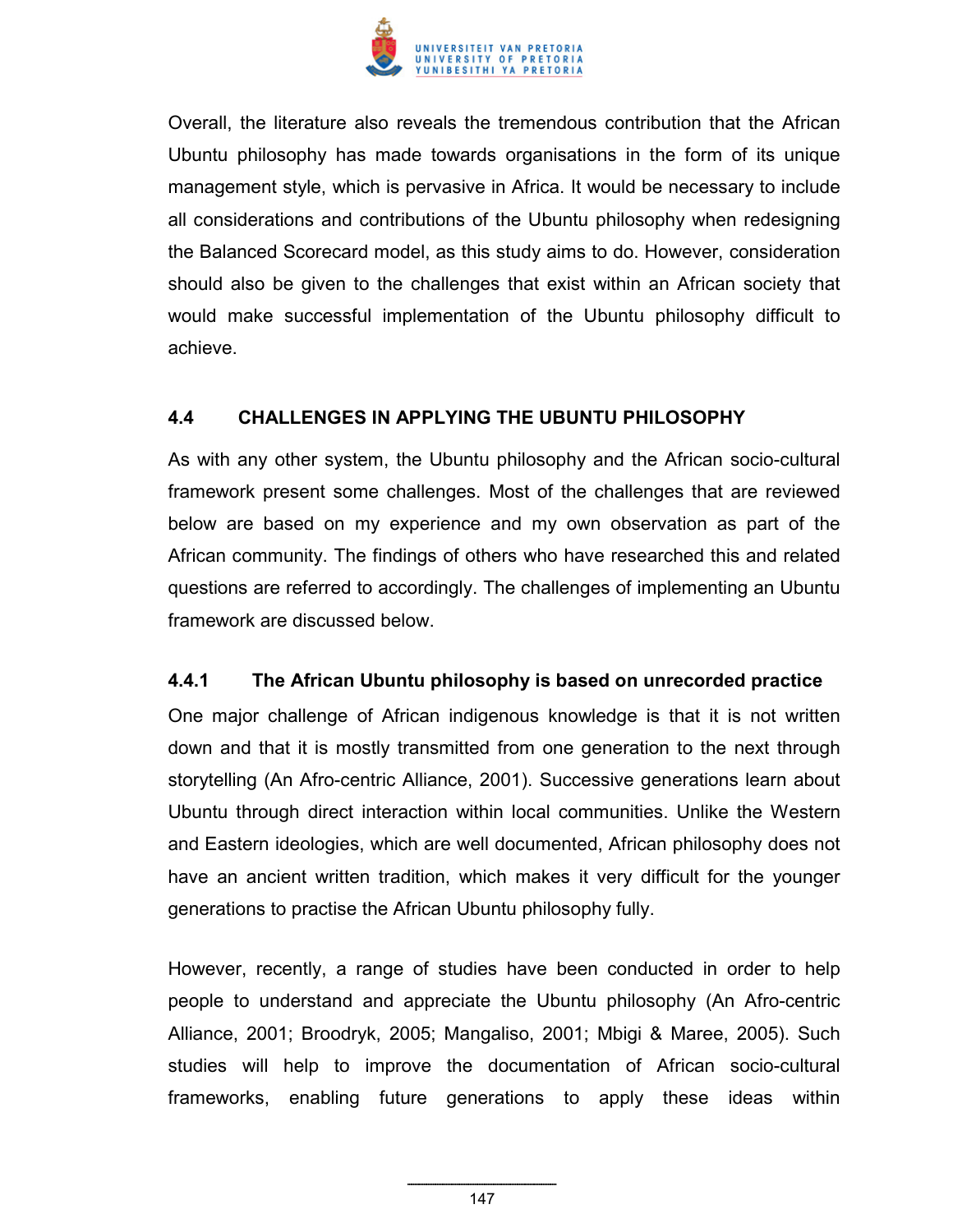

organisational management systems. However, thus far, there is little or no sensitisation and dissemination of information about the Ubuntu philosophy to the affected organisations in Africa.

# **4.4.2 There is insufficient information dissemination and sensitisation about the Ubuntu philosophy**

Although the Ubuntu philosophy is associated with positive attributes, it is not well disseminated to people within African societies. Consequently, some people do not know anything, or know very little about its foundational concepts. This is even more pronounced in towns and suburbs in urban centres where different people with different socio-cultural backgrounds and without extensive and ancient family ties live together.

Western and Eastern cultures have documented their philosophies and have disseminated them into educational systems, but in business schools, for example, training is still based on foreign ideologies, and African theories are not taught. Thus, big business in Africa is still dominated by theories that were created within and for individualist cultures that do not match the communal culture of an African society (Lutz, 2009:317). Consequently, most people running an organisation in Africa fail if they do practise what they are taught in schools, especially at tertiary level (Western business theory), and are illequipped to practise anything else.

Therefore, it is high time that all stakeholders get involved in the dissemination of information about and sensitisation of people to Ubuntu philosophy. Such stakeholders would include educational systems, employers, media houses, government and the community. Cognisance should be taken of the fact that some of African traditional practices, customs and rituals are becoming obsolete in a changing modern environment.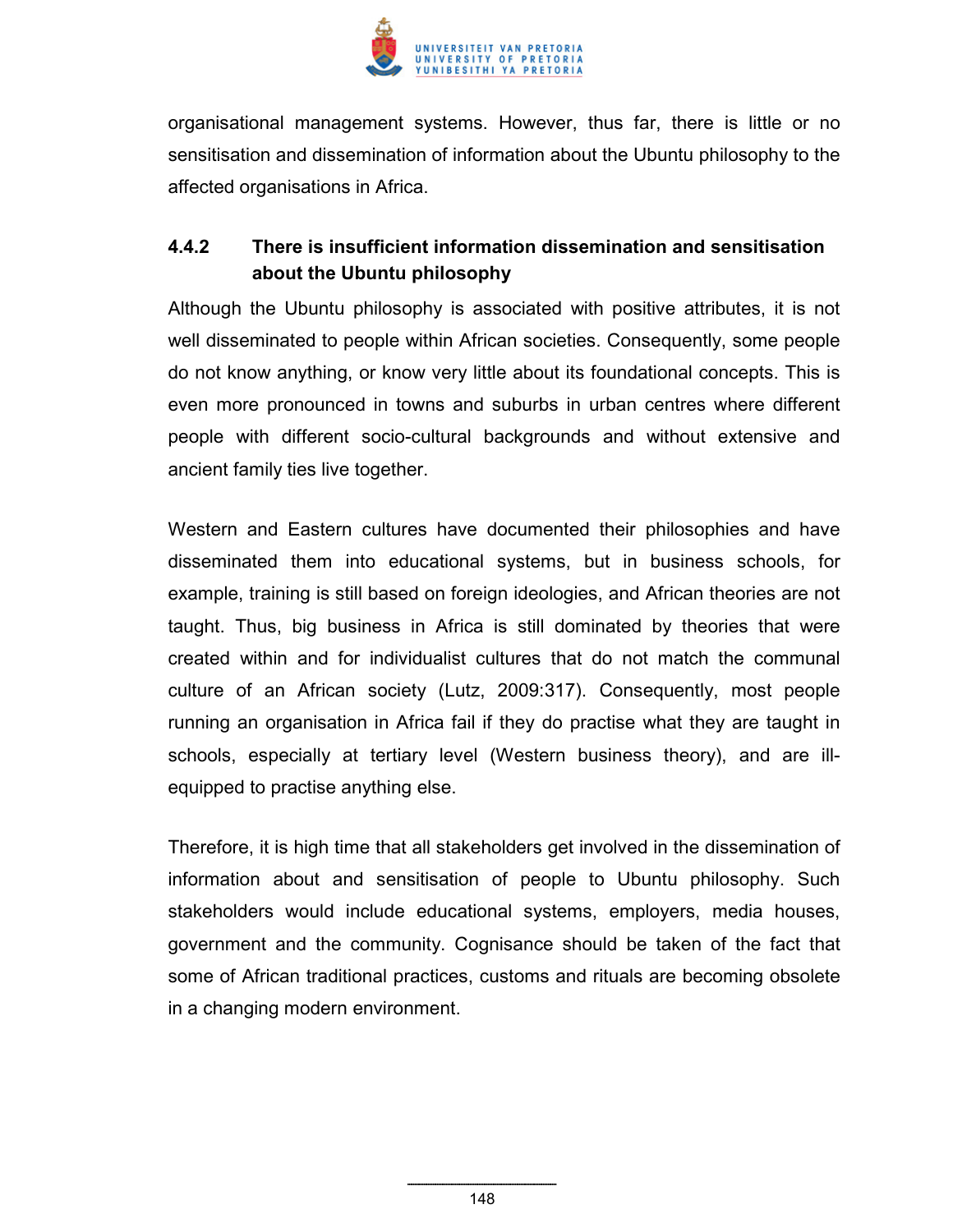

# **4.4.3 The Ubuntu philosophy is negatively associated with some obsolete African traditional rituals, customs and practices**

Some African traditions have outlived their usefulness in the modern environment, but may persist nevertheless. Practices such as witchcraft are still prevalent amongst African societies, and organisations need to take cognisance of this.

Other challenges in the African context include envy, where traditional practices tend to discourage individual initiatives (An Afro-centric Alliance, 2001:60-61), as Africans rate social achievement above personal achievement (Van den Heuvel *et al.*, 2006:48). Anybody who aspires to excel above the expectations of the community would be looked down upon as an alien. To counter this, *envy* has been characterised as an enemy to our common humanity in the Malawi national anthem's first stanza – it is described as one of the predominant enemies to personal and national development endeavours, apart from the other enemies that include hunger and disease (Malawi Government, 2010b):

> O God bless our land of Malawi, Keep it a land of peace. Put down each and every enemy, *Hunger, disease, envy.* (my emphases)

Witchcraft, envy and corruption, which are rooted in negative personal behaviours, deprive the very same community and its members endowed with the Ubuntu philosophy of their livelihood.

In the presence of the HIV/AIDS pandemic, some African traditional rituals and practices should be considered irresponsible and outdated. These practices are found across Africa, in many ethnic groupings, under various names, but for the purposes of this discussion, the Chinyanja terms are used, with a brief explanation. I draw on my own knowledge of these practices in Malawi and South Africa. These include polygamy, where a man can have several wives.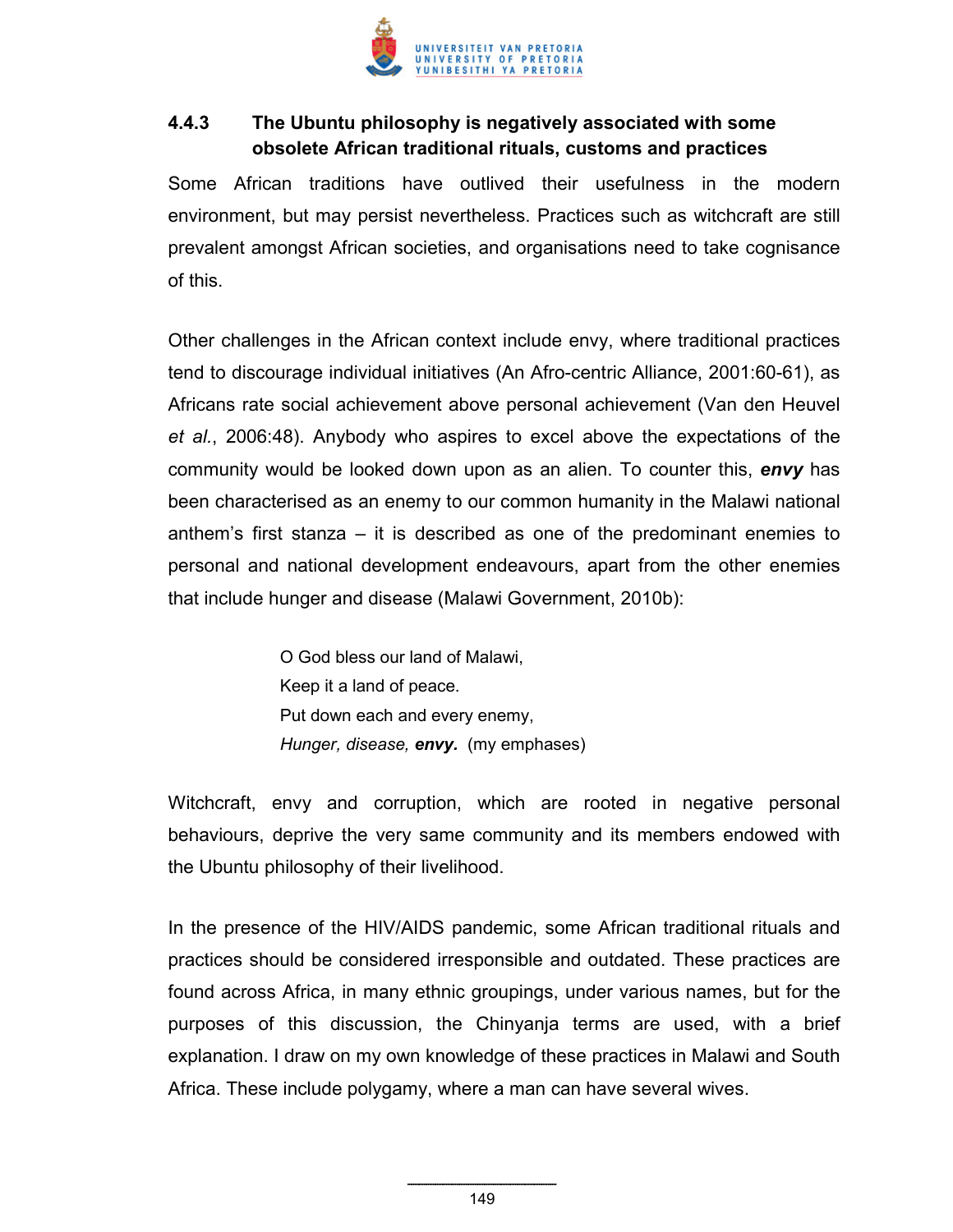

Another obsolete practice is *kulowa fumbi* (levirate) which is still common among the Bantu people. *Kulowa fumbi* is practised where the brother of the deceased inherits the widow. The practice is intended to console the widow and assure her that she is still part of the family or community even in the absence of the husband. Unfortunately, the custom is practised without establishing the cause of death of the deceased, which could be related to HIV/AIDS.

Other problematic African traditions include *jando*, the unsafe circumcision practice for the young boys; *fisi*, practised where a family has problems in conceiving a child and another man is formally organised to have sex with the married woman whose husband cannot impregnate her; and *chidyerano*, practised where married couples exchange spouses as a symbol of togetherness.

In some cases, especially in the rural areas, the above African traditions and practices are continued in good faith, but unwittingly endanger the very existence and sustainability of the communities concerned. Fortunately, governments are taking initiatives in sensitising these communities on the woes that can arise from some of these African practices through the print media, radio and television.

However, the African Ubuntu philosophy is also facing challenges in its application due to the proliferation of new foreign ideologies in the multi-cultural African societies.

# **4.4.4 The African Ubuntu philosophy is challenged by the proliferation of foreign ideologies**

The Ubuntu philosophy articulates such important values as respect, human dignity, compassion, solidarity and consensus, which demands conformity and loyalty to the group. However, modern African society is constituted of people from different cultures and backgrounds. Thus, understanding and practising some of the principles of Ubuntu have become problematic, due to multicultural challenges.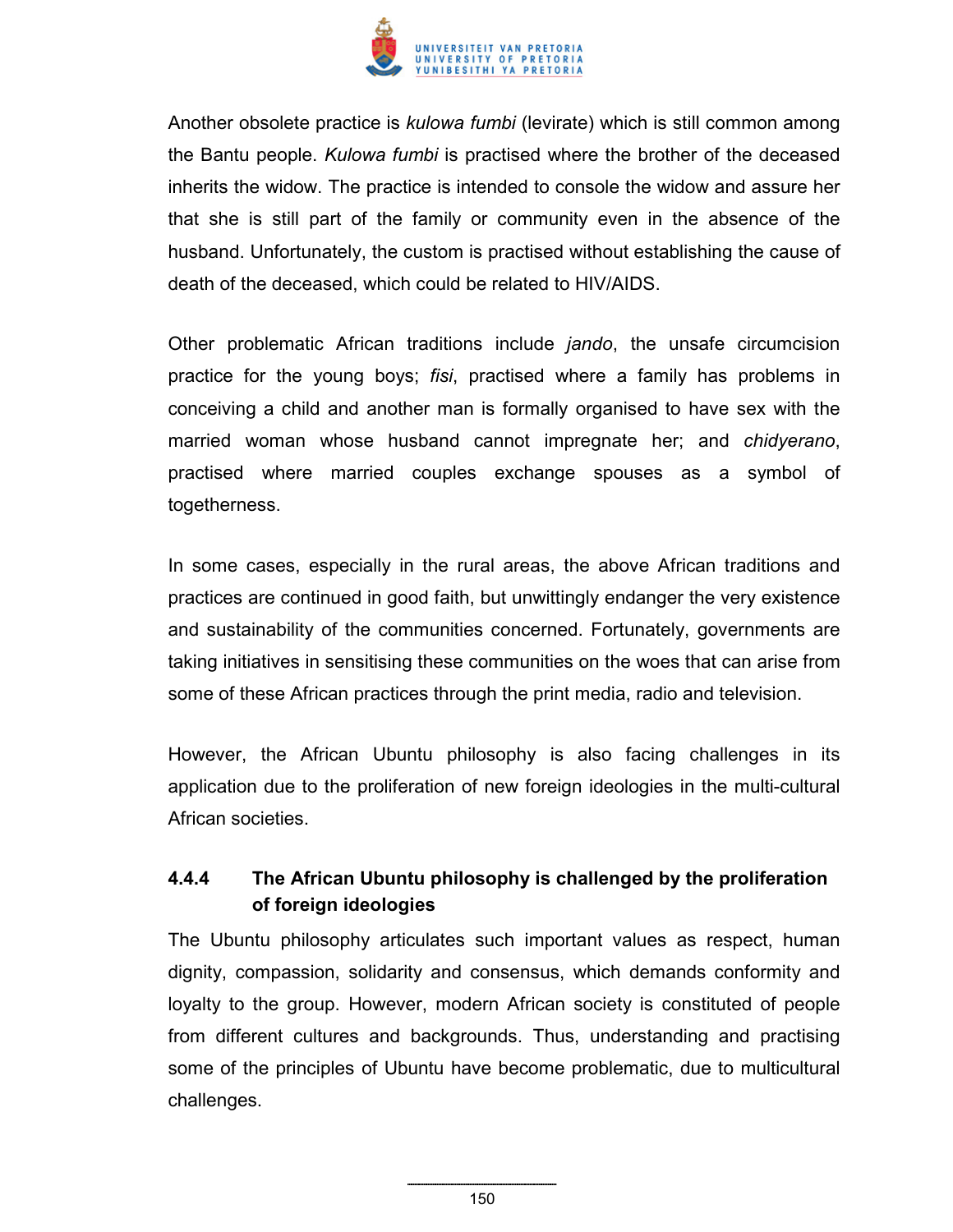

For instance, recently, Malawi has been at the centre of a controversy on gay marriage and rights. Two men, Mr Steven Monjeza and Mr Tiwonge Chimbalanga, arranged to wed, but were arrested on 28 December 2009. Although a gay lifestyle and gay marriages are acceptable in some societies, both practices are still considered taboo in the Bantu culture and gay marriage is a criminal offence under the Malawian statutes. The couple were charged with "gross indecency and unnatural acts" contrary to the laws of Malawi. In passing judgement, the following observation was made by Chief Magistrate Judge Siwasiwa (Malawi Government, 2010a; BBC, 2010b):

The engagement and living together as husband and wife of the two accused persons, who are both males, transgresses the Malawian recognised standards of propriety since it does not recognise the living of a man with another as husband and wife. Both these acts were acts of gross indecency.

When the two men were imprisoned for 14 years, there was an outcry from international bodies, including the NGOs, governments, human rights groups, religious groups, and international organisations, including the United Nations (BBC News, 2010c). After the UN Secretary General, Ban Ki-moon, intervened by visiting Malawi, the prisoners were pardoned on 28 June 2010 by the President of the Republic of Malawi, Dr Bingu wa Munthalika.

This case is symptomatic of a recognition of larger forces that are having an impact on the Ubuntu way of life. Within the multi-cultural environment of African urban society, the synchronisation of the Ubuntu philosophy with some aspects of foreign cultures poses a great challenge to the upholding of principles and beliefs governing traditional African society.

The following section reviews literature on the indigenising of corporate management systems to address African socio-cultural dimensions.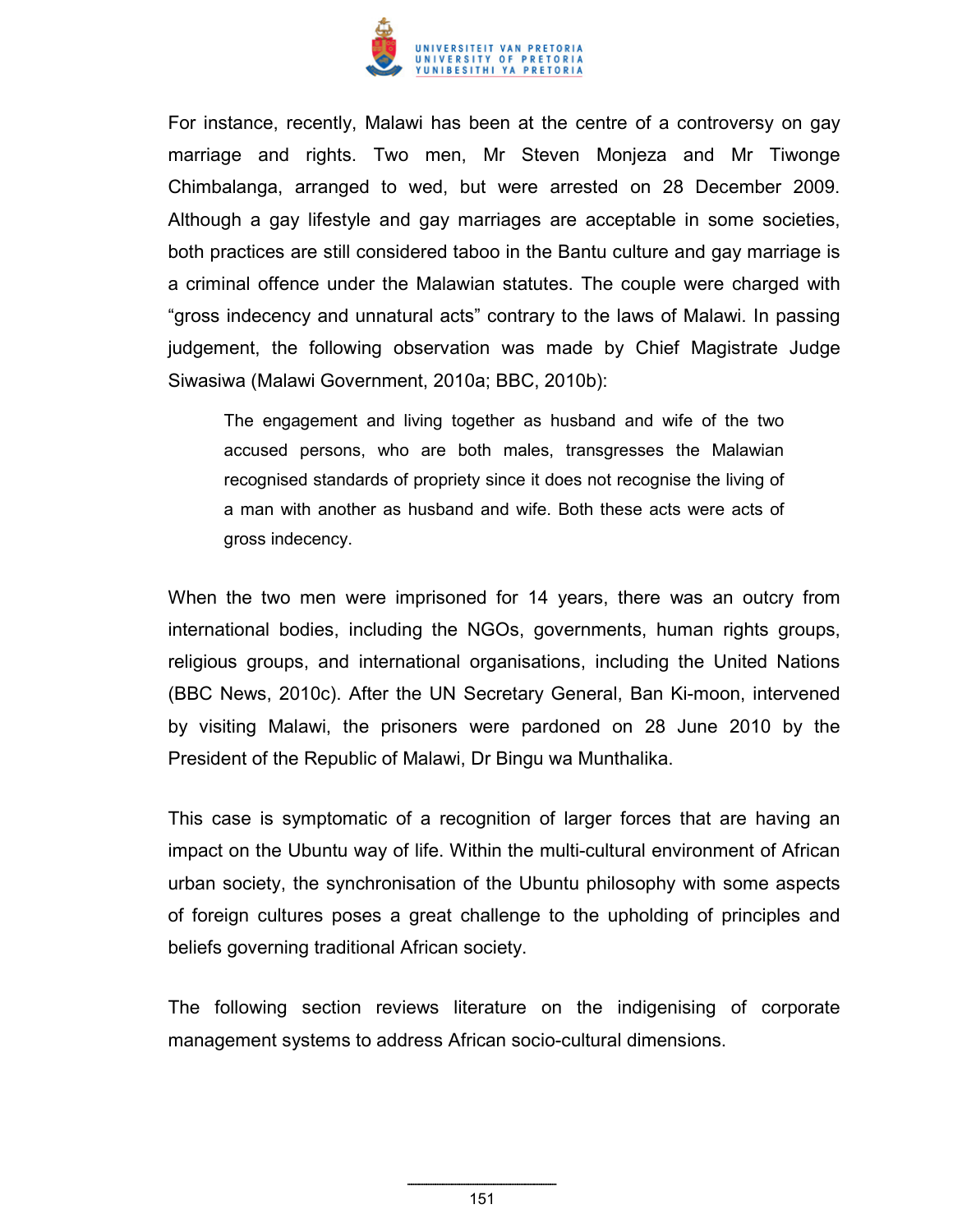

# **4.5 CASES ILLUSTRATING THE AFRICANISATION OF CORPORATE MANAGEMENT SYSTEMS**

As noted in the section on stakeholder approach to management (Rossouw 2010b:20-22; see Section 2.2) and also the section on the inclusion of the community and the African Ubuntu philosophy as an integral part of the conceptual framework of this study (see Section 4.3.1), issues of culture are foundational to any management performance system. This section reviews and analyses literature on the African Ubuntu philosophy and how the philosophy can be used to align corporate performance within the African context that the study is designed to serve.

In the past, most business executives and government officials believed that aspects of management theories developed in the West may apply to the African context without any modifications. Indeed, there is still considerable confidence by management scholars and executive managers in using Western cultural management models in African countries (Ghebregiorgis & Karsten 2006:145; Gray, Shrestha & Nkasah, 2008:52). The use of such foreign ideologies is misplaced, in that Africa has a different socio-cultural framework altogether. Therefore, the adoption of foreign practices should be contingent upon the contextual cues on the circumstances of the society concerned.

It has also been established that local socio-cultural ideologies can hinder or facilitate the implementation of any foreign concepts and practices (Bourguignon *et al.*, 2004:109; Ghebregiorgis & Karsten, 2006:144-163). To a large extent, management tools are congruent with the local briefs and ideologies in the society of their origin. To some extent, locally developed management models tend to be aligned with the specific beliefs of the local society in question. Thus, the socio-cultural assumptions of a management model transferred from one place to another may be more, or less, consistent with the ideologies of the target society.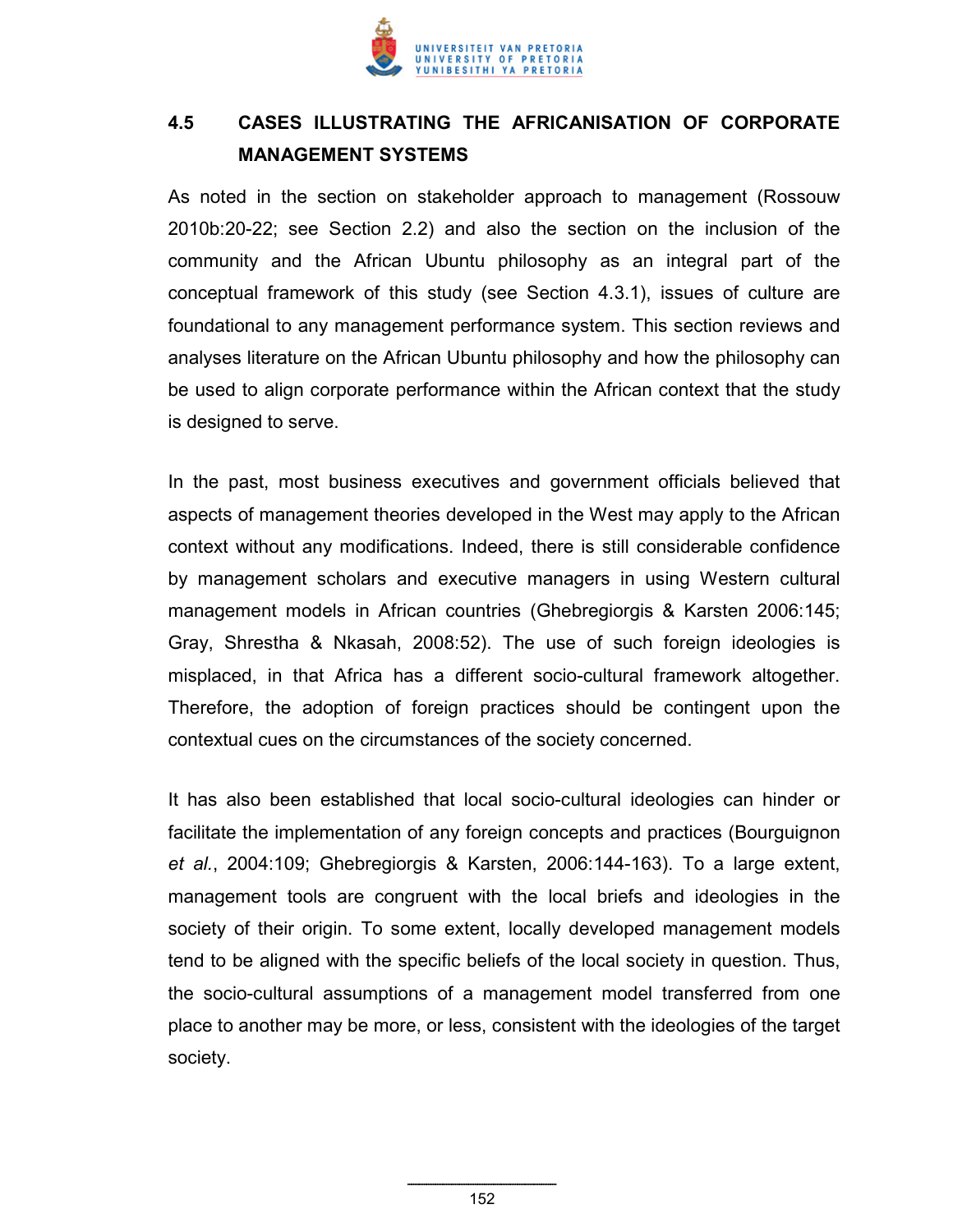

Africa needs to build its own Africanised workforce for the continent to create organisational and national values (McFarlin *et al*., 1999:68-69). Organisations will fail if they do not move quickly to Africanise their management efforts. The universal adoption and implementation of foreign ideologies that do not fit into the African context has been a main cause of many corporate failures operating in Africa (Gichure, 2006:39).

The above literature indicates that a wholesale adoption of foreign theories should be avoided and that adaptation of such theories must be encouraged to promote productivity and performance. The use of management theories and practices should be contingent on the societal underpinnings of the environment within which an organisation operates. Furthermore, business managers in multinational companies should always seek compromise and strike a balance to target the different environmental settings of the different communities in which they operate, together with their different socio-cultural frameworks. Based on this understanding, it would be necessary to conceptualise the African beliefs and socio-cultural values in order to adapt the Balanced Scorecard model framework.

Kamoche (2002:995) presents a similar argument, asserting that there is a great need to identify the characteristics of management systems in Africa, the diversity and adequacy of approaches currently in use and how these might be affected by the key contextual factors. African culture differs from other cultures in that Africans construct different meanings from Western cultures, they negotiate different social and cultural contexts, and they make sense of their own environmental underpinnings (Ahiauzu, 1986:37-58).

International as well as domestic business managers gain a more informed understanding of the local cultural environment. Through such interactions, managers are guided in their decision-making processes (Gray *et al*., 2008:52). Thus, a multinational company manager has to interact with many cultural groups with different value systems whose perceptions of foreign presence vary widely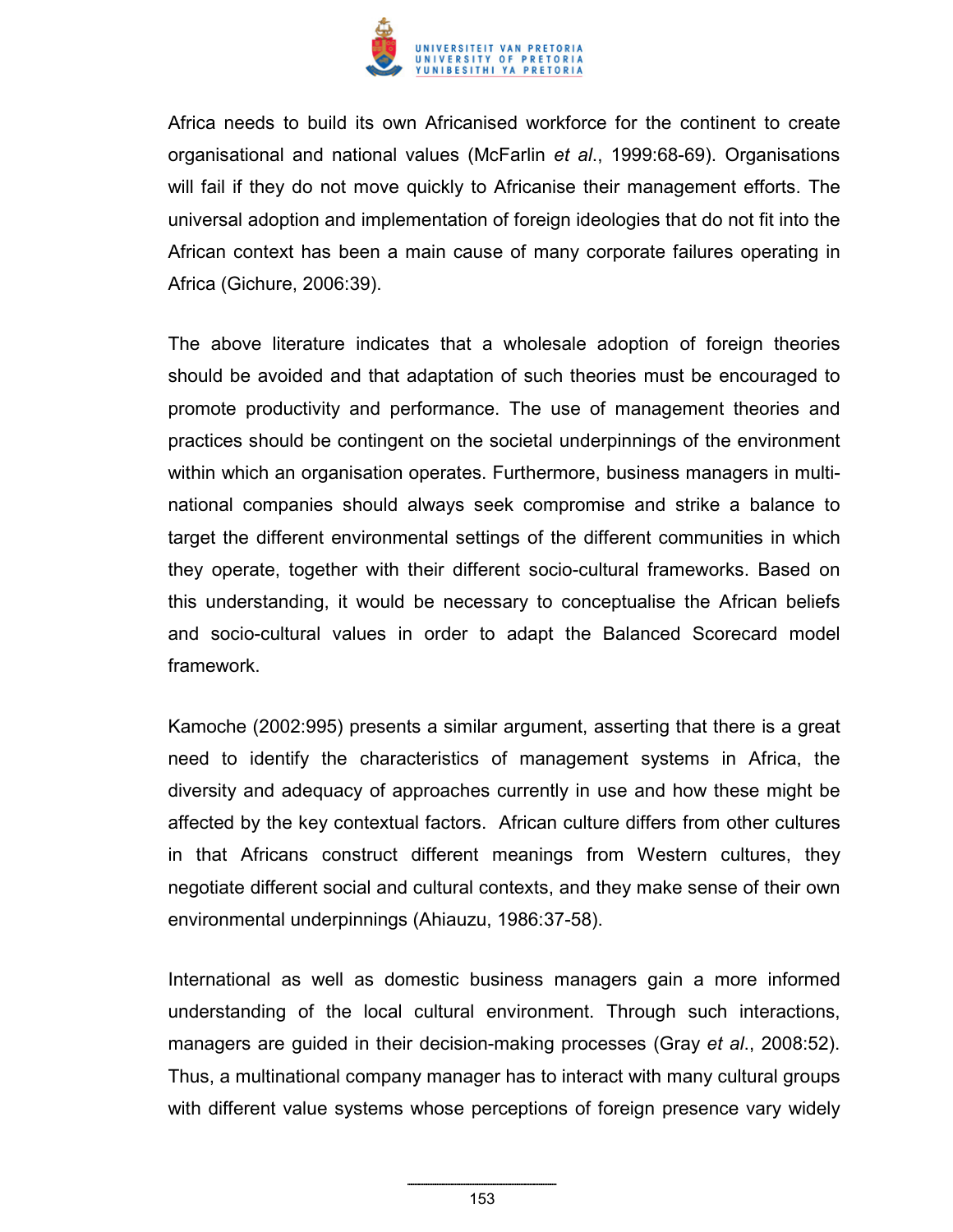

from those of the foreign company. In compliance with the socio-cultural demands, multinational companies need to think beyond their domestic environments when formulating their global strategies and more especially when forming business partnerships in Africa (Koku, 2005:17). Foreign companies are required to first understand and appreciate the socio-cultural realities of the African continent that operate largely under the Ubuntu philosophy.

A body of research in Africa, by An Afrocentric Alliance (2001), elucidates the vitality of contextual factors, including national and organisational cultures that may have a determining effect on the design and diffusion of management theories, policies and practices. African culture is unique in promoting the reciprocity principle (Darley & Blankson, 2008; Tayeb, 1998:335-6). To be effective, one requires a clear understanding of the African context, including the historical, legal, educational, economic and competitive factors that influence corporate operations.

Given the need to change and the limitations of Western management development models, African countries need to develop their own unique approaches that are appropriate to their respective environments (Binedell, 1994:3-14). There must be proper identification of the African indigenous philosophies and values that underlie the African framework. Under this argument, it is expected that new management development models that are designed must be tested and validated in order for them to be useful tools in the African setting.

Social linkages are quite pertinent in the corporate world. Cultural and social linkages determine how an organisation interacts with its stakeholders, including customers. Even within the national framework, Klemz, Bushoff and Mazibuko (2006:590) found that in South Africa large multinationals are primarily individualist in their cultural orientation and therefore are more likely to drive what they describe as "non-humanistic" aspects of service delivery to their customers. By contrast, the small black-owned businesses are more collectivist in their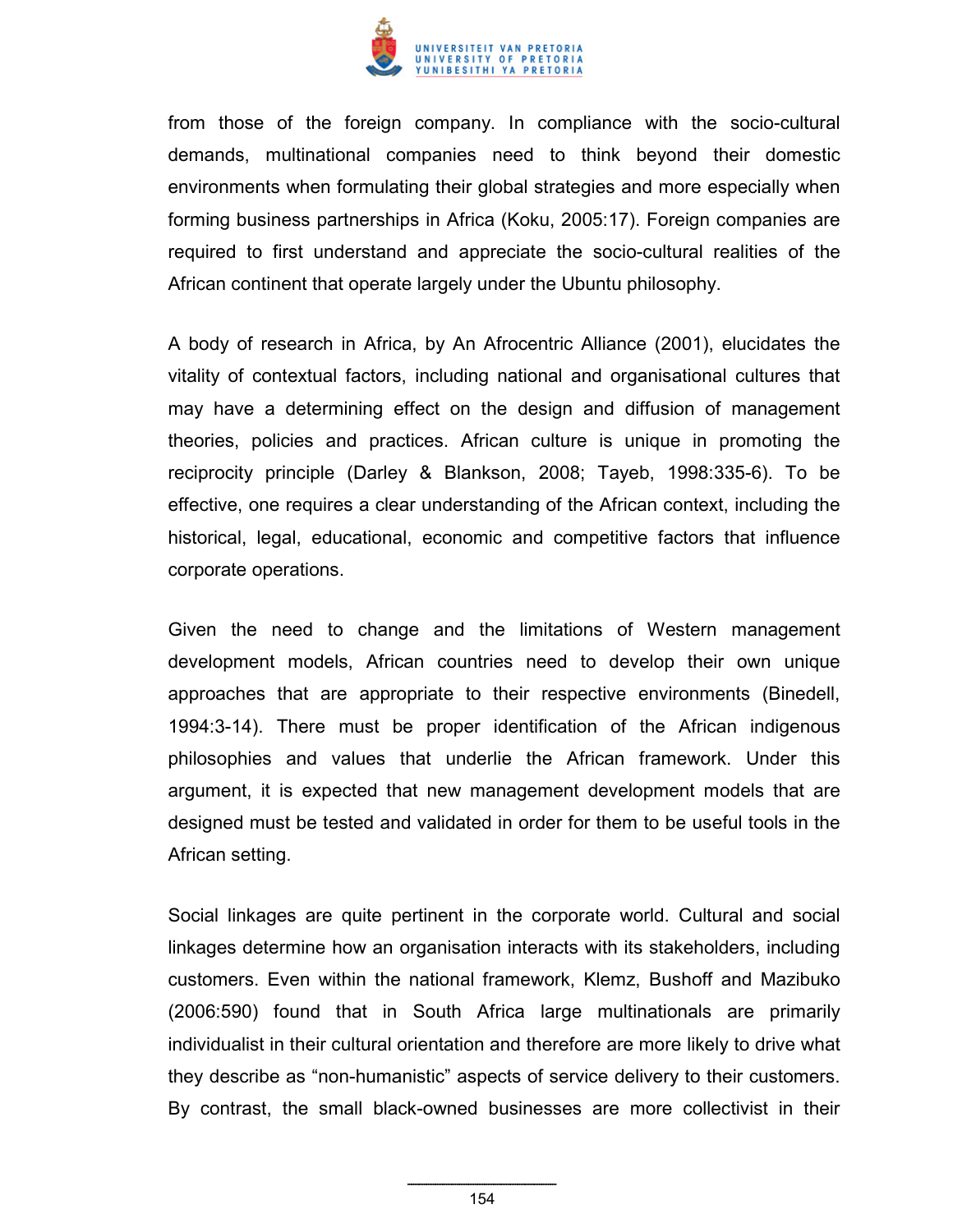

cultural orientation and therefore use humanist-type variables as a basis of their competitive strategy. Although black people are employed by large, traditionally white-owned, corporations, their work-related behaviour is shaped by the prevailing cultural orientation of the owners and managers of those organisations through training and socialisation.

There is a need for the Africa-based business practices to be consistent with the cultural concepts of the Ubuntu philosophy. In respect of customer care and satisfaction, small retail shops in South Africa are encouraged to supply empathetic and caring service because of its strong influence on black township residents' willingness to buy (Klemz *et al.*, 2006:605). Within an African context, in the long term, organisational goals and strategies are achieved when a compromise is found between different socio-cultural parameters and they are fused into the national and organisational frameworks. Therefore, it is in an organisation's best interests to move beyond just window-dressing and the empty rhetoric of the past towards an approach to management development that reflects Africa's unique context (McFarlin *et al.*, 1999:76). African organisations and projects need to re-align themselves to the true African context and a not Western setting in order for them to be economically and socially viable.

However, the African management theories can take a leaf from some of the Western management theories, as they contain some universal truths. For instance, in Africa, some people keep "African" time, where indigenous managers tend not to attach much value to time keeping (Lutz, 2009:318). The universal business truth is that wasted time results in decreased productivity. There is, however, a need to discriminate between theoretical elements that can enrich a management theory based on the Ubuntu philosophy and elements that cannot.

When developing the African management theories and practices, principles and concepts of the Ubuntu should be incorporated, as the philosophy emphasises the need to harness the desire for solidarity among the African people (Mbigi & Maree, 2005:vii–viii). Therefore, it is important for organisations based in Africa to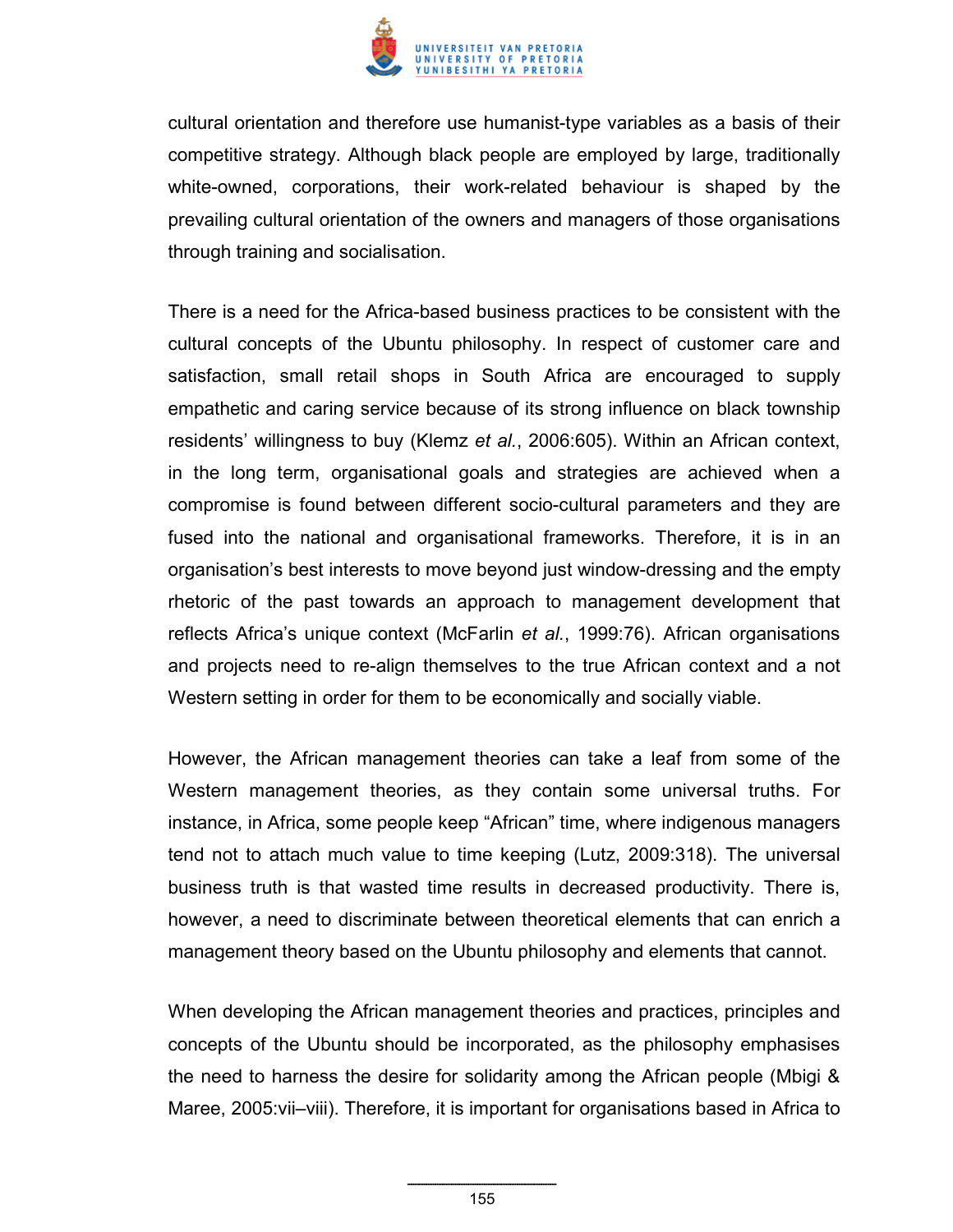

adopt some Western and Eastern management techniques that can enable them to attain competitive advantage, but they need to do so taking into account the African context.

The significance of and challenges in applying the African Ubuntu philosophy are summarised in Table 6, below.

### **Table 6: Significance of and challenges in implementing the Ubuntu philosophy**

|         | <b>Significance of the African Ubuntu philosophy</b>                                                                    |
|---------|-------------------------------------------------------------------------------------------------------------------------|
| 1.      | Community is bigger than an individual under the Ubuntu philosophy                                                      |
| 2.      | Positive behaviour is related to the Ubuntu philosophy                                                                  |
| 3.      | Synergies and competitive advantages arise under the Ubuntu philosophy                                                  |
| 4.      | African culture and leadership styles can be founded on the Ubuntu philosophy<br>framework                              |
| 5.      | African Ubuntu collectivism cultivates a team spirit towards w                                                          |
| 6.      | Ubuntu philosophy involves recognising an employee's socio-cultural values within<br>an African context                 |
| 7.      | Respect is shown to one's elders under the Ubuntu philosophy                                                            |
| 8.      | Respect for the community and corporate social responsibility are part of the African<br>Ubuntu philosophy              |
| 9.      | Good corporate governance is made possible under the African Ubuntu philosophy                                          |
|         |                                                                                                                         |
|         | <b>Challenges towards the African Ubuntu philosophy</b>                                                                 |
| 1.      | The African Ubuntu philosophy is based on unrecorded practice                                                           |
| $2_{-}$ | There is insufficient information dissemination and sensitisation about the Ubuntu<br>philosophy                        |
| 3.      | The Ubuntu philosophy is negatively associated with some obsolete African<br>traditional rituals, customs and practices |
| 4.      | The African Ubuntu philosophy is challenged by the proliferation of foreign<br>ideologies                               |
|         |                                                                                                                         |

Source: Own observation

The above literature review confirms that it has become imperative that cultural analysis be grounded in the local geographical environment, taking cognisance of different historical experiences, socio-demographics, internal politics, and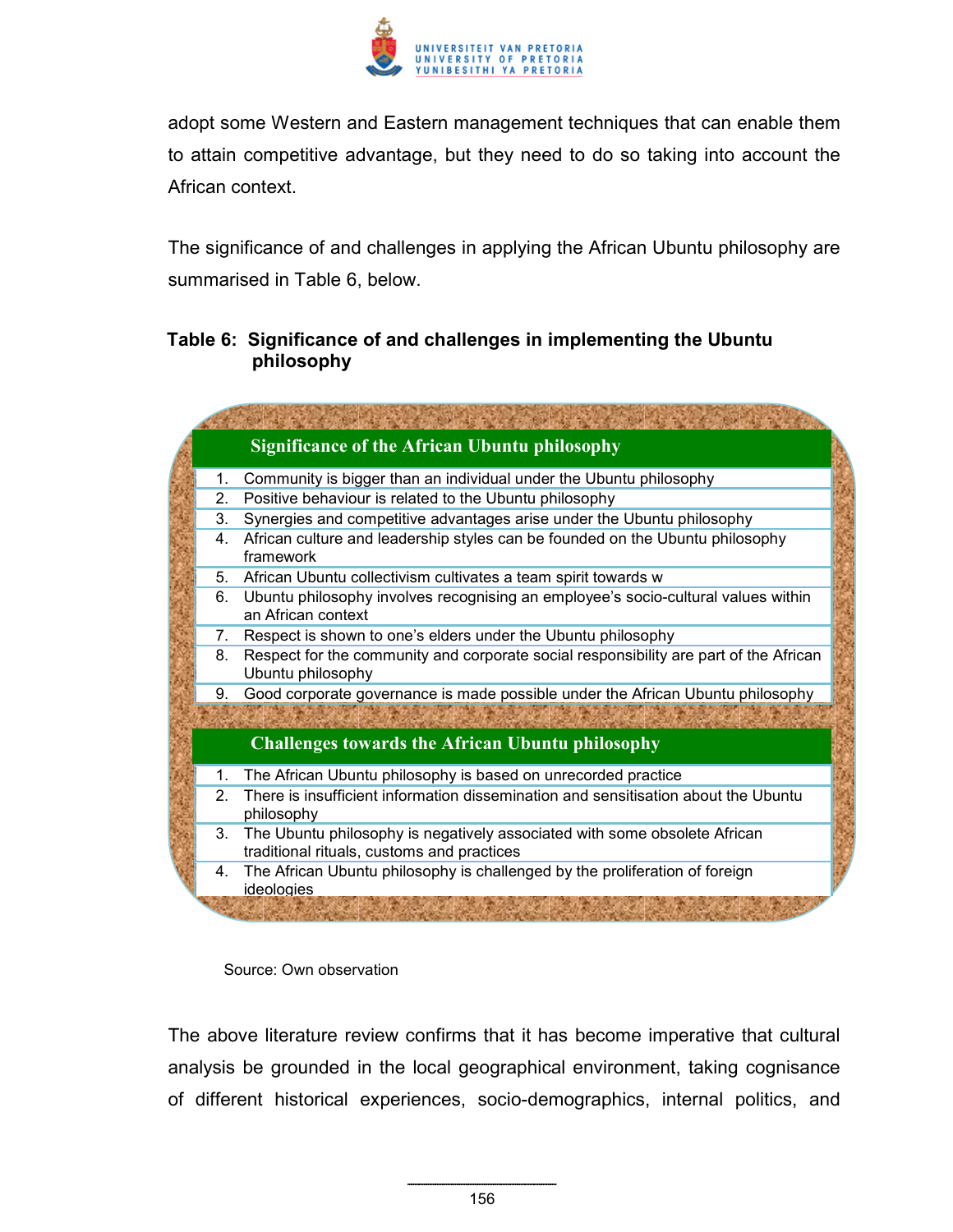

other socio-cultural forces prevalent in the local areas within an African context. International partnerships and collaboration can be reached through consultation and consensus within the African framework. This means that foreign corporations should pay attention to issues surrounding local relationships and socio-cultural ideologies.

The above lessons about African socio-cultural frameworks are significant for organisations based in Africa. Managers need to be more dynamic in addressing the foundations of an African society, namely the Ubuntu philosophy. To become a stable and successful competitor in both local and global economies, an organisation should strive to embrace new management models that are consistent with the local socio-cultural frameworks that apply where the organisation operates. The universal adoption of a foreign model without any adaptation is likely to be a mismatch with African society and may ultimately not succeed. Thus, there is that need to redesign the Balanced Scorecard model to accommodate African socio-cultural frameworks founded on the Ubuntu philosophy. Apart from facilitating the redesigning process of the Balanced Scorecard model, the African Ubuntu philosophy can make many positive contributions to local and global management principles and practices.

# **4.6 CONTRIBUTIONS OF THE UBUNTU PHILOSOPHY TO THE CORPORATE WORLD**

There are positive aspects of African systems which could be adopted to enhance the corporate performance of local and international organisations. The sections below discuss the general contributions that the Ubuntu philosophy can make to the corporate world, and how they can do so.

#### **4.6.1 Promotion of the Ubuntu philosophy management systems**

Observations about the unique Afro-centric systems show that a new model must be developed for organisations in Africa in order to realise better value creation. Managers need in-depth cross-cultural values for their organisations to penetrate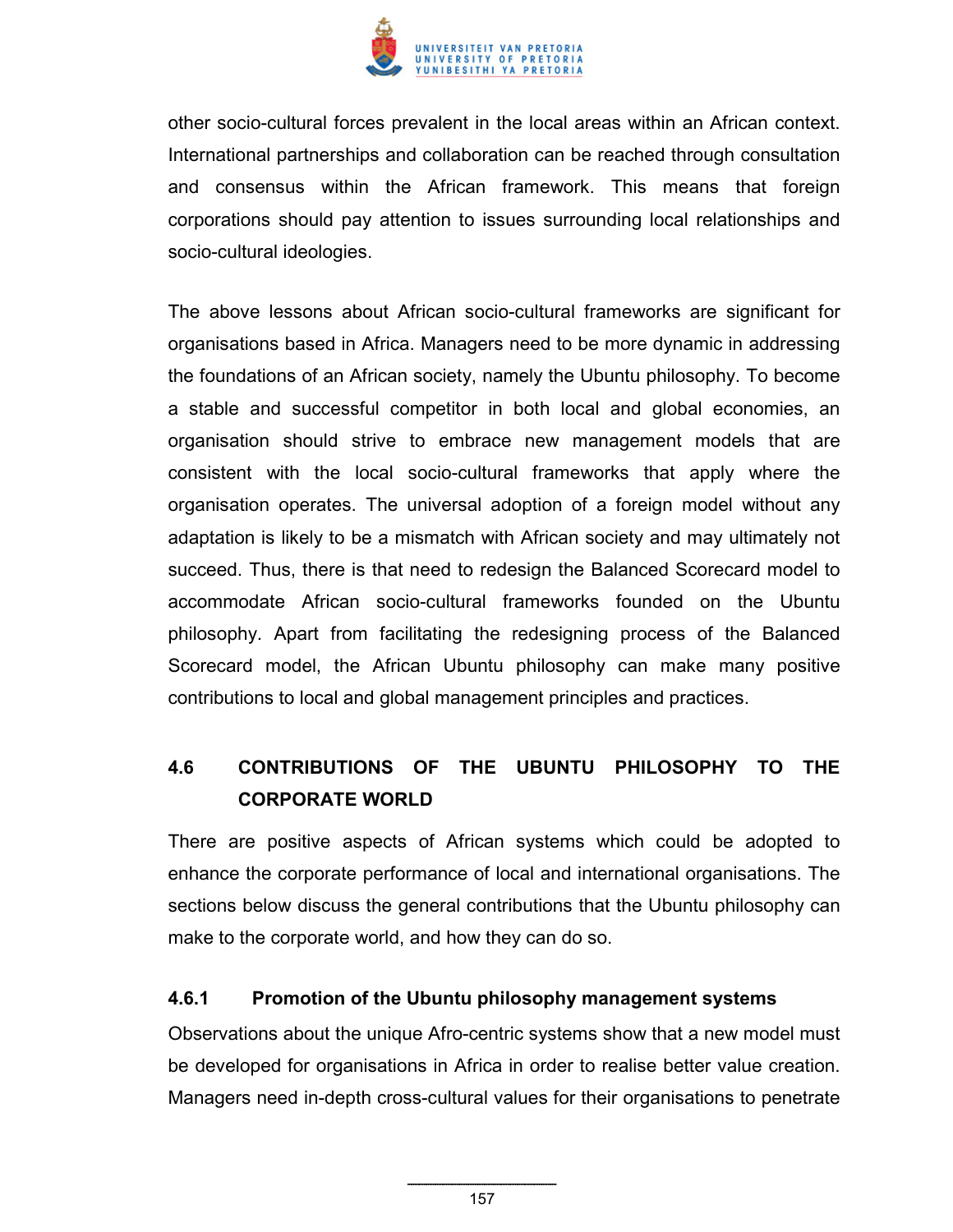

African marketplaces successfully (Amoako-Agyei, 2009:339). Thus, a model can be developed and implemented taking cognisance of the teachings of Mbigi and Maree (2005), who advocate an *Ubuntu-based approach to African management systems*. The development process must evolve through several distinct phases in order for it to be successful.

The first phase involves the *creation of a learning community*. In an African setup, the use of ritual and ceremonies is vital, as they enhance the bonding for building a foundation and solidarity and promoting group learning. The learning process is a significant factor in achieving better organisational processes and performance (Mbigi & Maree, 2005).

Secondly, the *strategic planning process* must be instituted. This second phase would involve representatives of all constituencies in an organisation. Strategic visioning and values exercises have failed in the past because of their lack of a spiritual dimension (Mbigi & Maree, 2005). Again, ritual and ceremony are central, particularly the role of storytelling. Especially important are traditional survival stories that can subsequently be linked to the company's future activities and outlook. Storytelling is part of how African indigenous knowledge is passed on across generations.

The next phase is the *strategy sharing*, which entails the involvement of the entire organisational workforce in fora that are designed to share corporate strategy, suggestions and receive inputs (Khoza, 2006; Mbigi & Maree, 2005). The sharing of corporate objectives and strategies could involve a series of meetings with employees from different levels, functions and racial groups. The sharing of strategies increases ownership and later reduces resistance to change. Ultimately, strategy implementation becomes easier.

Finally, the last phase requires *participative skills building* with mentors who emphasise close, trustful and helpful relationships (Mbigi & Maree, 2005). This phase encourages trainees to be self-empowered and become authors of their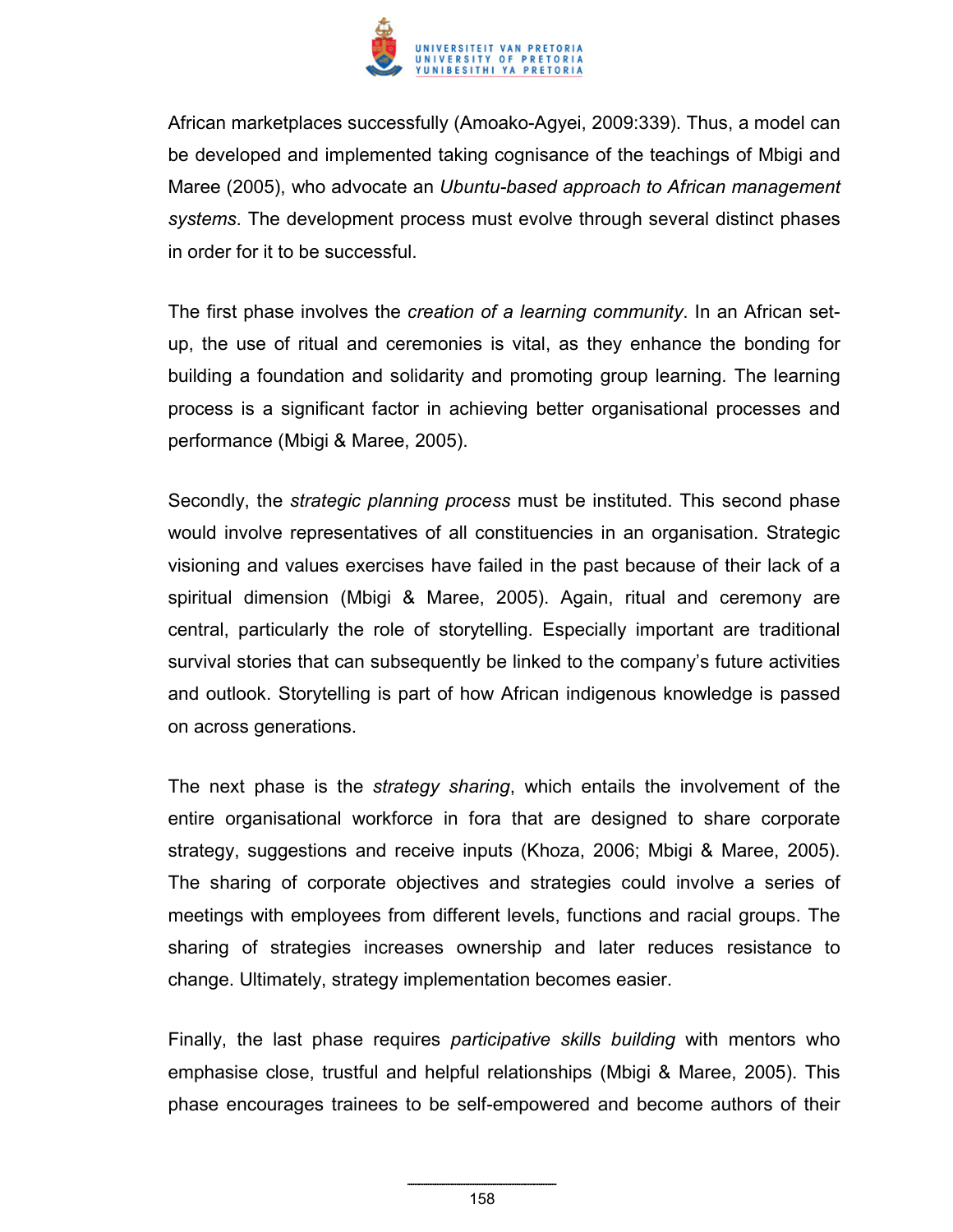

own identity. One needs to consider and comprehend different factors that are constantly working in an African society for the mentoring process to be effective. For instance, it is not appropriate to apply the Western type of mentoring to Zimbabwean organisations, because of differences in socio-cultural values and beliefs (Manwa & Manwa, 2007:41). The significance of mentoring and its impact on attendants' performance ultimately affect their productivity and overall corporate performance (English, 2002:197-203).

It has also been established by English (2002:197-203) that through the mentoring process, people who attend and participate in indigenous knowledge training programmes cooperate across local cultures more efficiently than those who do not attend and participate in such training programmes. Furthermore, Mphuthumi Damane, a former chief executive officer of Nuclear Energy of South Africa, recommends that every manager in South Africa be required to pass a course on Ubuntu management in the same way as all managers have to understand basic financial management (Damane, 2001:34). It can therefore be observed that human resources development is a prerequisite for any successful strategy development and the implementation of the plans of an organisation based in Africa; and that the Ubuntu philosophy should be part of it.

#### **4.6.2 Utilisation of African social capital**

Generally, the corporate world can use Africa's uniqueness and social capital to build on corporate performance. Social capital, which constitutes an organisation's emotional and spiritual resources, is a distinctive competitive factor, like intellectual capital (Mbigi, 2000:16-21; Ngunjiri, 2010:765). Social capital affects the impact of any strategic intervention and the ultimate effectiveness of policies, procedures and processes. However, the current corporate practices, management thinking, and literature are weak in managing and using emotional and spiritual resources, which also help to determine the value of an organisation in Africa.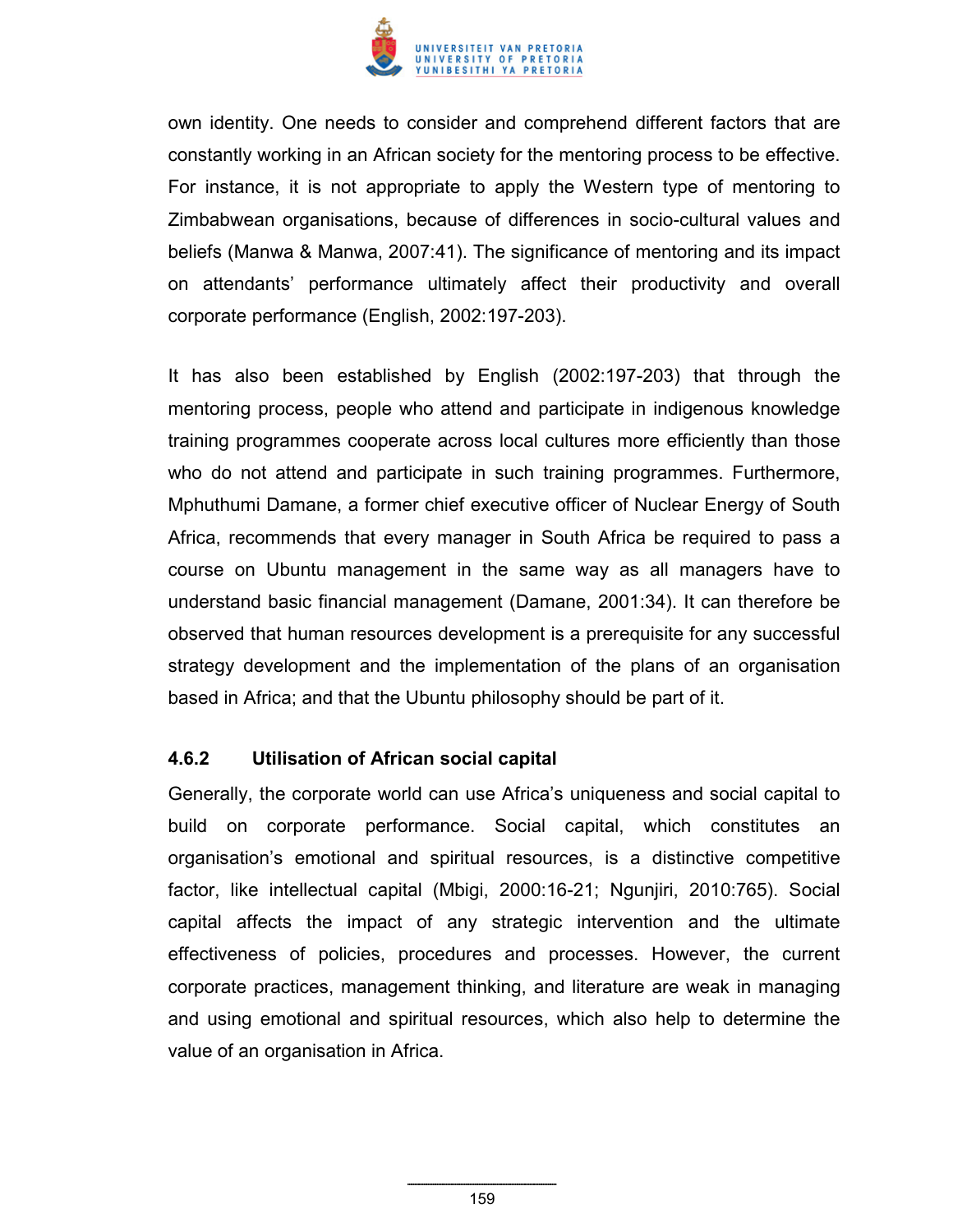

It would be important for people to think through and know who they are socially and culturally, why they are, and what they can become (Binedell, 1994; Mbigi, 2000; Moloketi, 2009). Social capital can, for example, be acquired through collective dancing, singing, drumming and storytelling, as well as mythography, a technique that requires the facilitator to capture the collective story of the group in the form of a heroic mythology with distinctive events and characters to dramatise the message (Broodryk, 2005; Mbigi, 2005; Mwenda & Muuka, 2004). The ritual elements of workshops can be as important as the content and discussions of the groups. It is worth noting that in Africa, the dominant spirits determine the organisation's outcomes, consciousness, conscience, culture and energy levels, which ultimately determine corporate performance. The belief in good relationships and communication within community members is also critical in the African Ubuntu philosophy.

#### **4.6.3 Effective communication and public relations**

Communication and effective control systems constitute a significant component of a successful organisation (Neely, 1998, 1999). In an ancient Afro-centric conception of the Ubuntu philosophy, communication is reflected in various African traditional forms that regard communication as directly connected by the underlying concept of communalism (Mersham & Skinner, 1999). Within such underlying elements, community members effectively communicate on various aspects for the survival of the community.

The other useful attributes of Afro-centric systems include the reciprocity and mutuality of human relations that emphasise the belief that respect should always be reciprocated. Reciprocity underlies the *Ubuntu* phenomenon, where one only becomes a person through one's relations with others, thereby creating harmonious world relations with others. This also forms part of the ancient African philosophies that relate to communication (Skinner & Mersham, 2008:251). These aspects of the African philosophy may explain why public relations theorists and practitioners increasingly find African public relations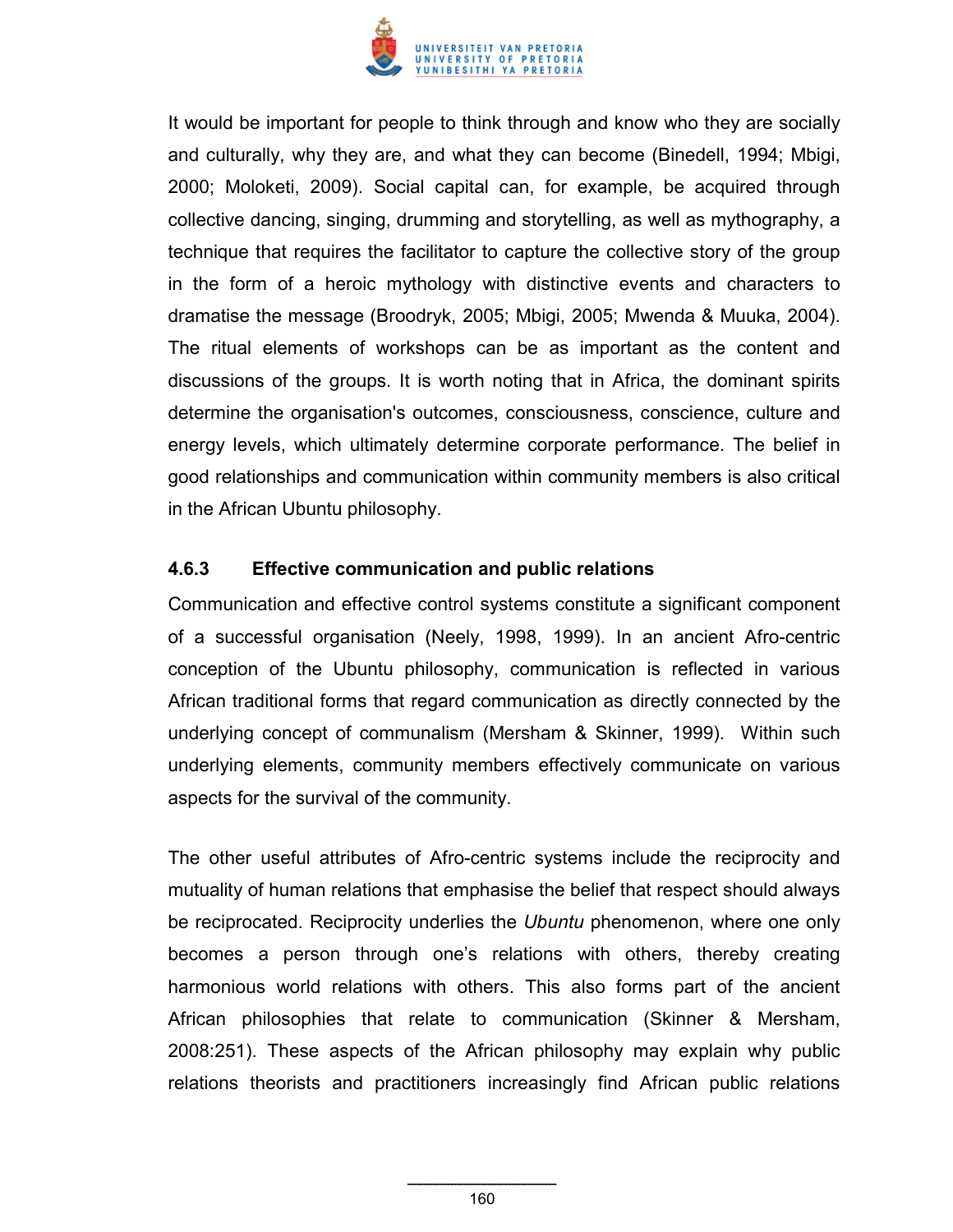

intriguing, posing challenges to accepted normative approaches, as they seek a conceptualisation of a sustainable new global model of management.

### **4.6.4 Global transformation based on the African Ubuntu philosophy**

There is a lot that the African community can contribute towards itself in particular and to the world in general. Organisational transformation is not just an intellectual journey – it is also an emotional and spiritual journey (Khoza, 2006; Mbigi & Maree, 2005). In order to access the emotional and spiritual resources of an organisation, appropriate bonding symbols, myths, ceremonies and rituals are needed. With this understanding, the Ubuntu literature suggests that Africa can provide a unique contribution to the global practice in many management systems that revolve around Ubuntu, as propagated by Steve Biko (in Coetzee & Roux, 1998:30):

We believe that in the long run, the special contribution to the world by Africa will be in the field of human relationships. The great powers of the world may have done wonders in giving the world an industrial and military look, but the great gift still has to come from Africa – giving the world a more human face.

The Ubuntu philosophy which is founded on the African framework has applicability on a global scale because of its values that are based on human relationships. Such values as solidarity, compassion, generosity, mutuality and commitment to community can find resonance well beyond Africa's borders (Ngunjiri, 2010:765). It is based on this notion that the Ubuntu philosophy has spread its wings worldwide. Former President of the United States, Bill Clinton, embraced the Ubuntu philosophy when on 28 September 2006 he told the Labour Conference in the United Kingdom to embrace Ubuntu (BBC News, 2006):

**All you need is Ubuntu**. Society is important because of Ubuntu. If we were the most beautiful, the most intelligent, the most wealthy, the most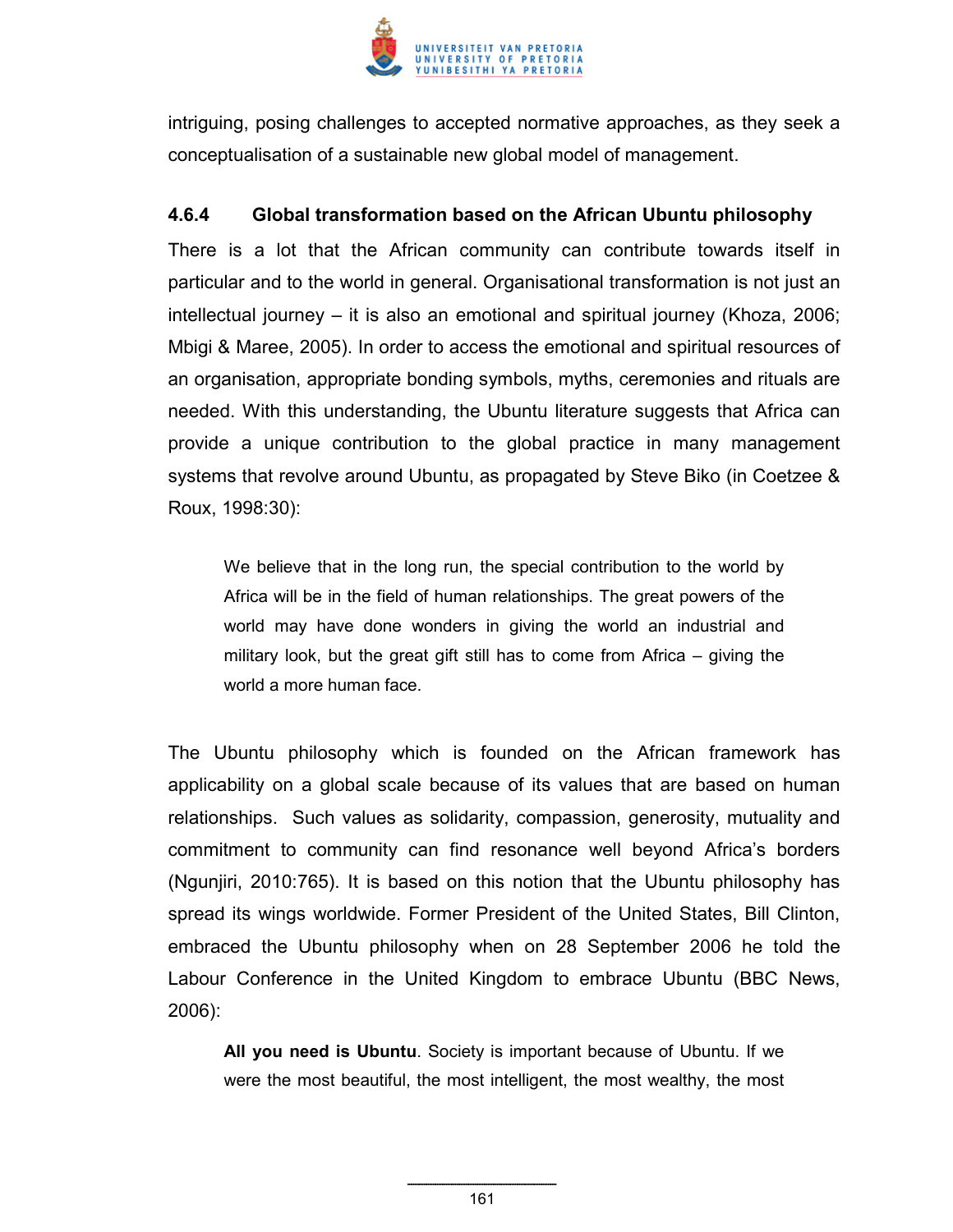

powerful person – and then found all of a sudden that we were alone on the planet, it wouldn't amount to a hill of beans.

The African Ubuntu philosophy has also been acknowledged and accepted by the US Department of State. When she was sworn into office on 18 June 2009, Ambassador Elizabeth Frawley Bagley, the Secretary of State's Special Representative for Global Partnerships, expounded on the concept of Ubuntu philosophy (US Government, 2009:n.p.):

The concept of Ubuntu dates back centuries and appears in various forms in traditions throughout the world; and yet globalization has heightened our awareness of this interconnectedness. In the same way that Secretary [Hillary] Clinton has often said that *It takes a village to raise a child*, we are now realizing that we must apply a similar approach worldwide. This is the Ubuntu Diplomacy where all sectors belong as partners, where we all participate as stakeholders, and where we all succeed together, not incrementally but exponentially

Thus, the African Ubuntu philosophy has a global impact in corporate management systems. With globalisation, the modern management regards the firm as a community and not just as a collection of individual entities (Lutz, 2009:313). Therefore, an Ubuntu global philosophy will make managers understand the purpose of management as a tool for promoting the common good of all the stakeholders of an organisation.

The literature analysis on the African Ubuntu philosophy underscores the significance of Africa's unique socio-cultural framework, which has a direct impact on the performance of an organisation based in Africa. In an African society, community is paramount and society is founded on the Ubuntu philosophy, which is community-based and socialist in nature. The inclusion of the African social-cultural framework would be a basic step towards redesigning the generic Balanced Scorecard model.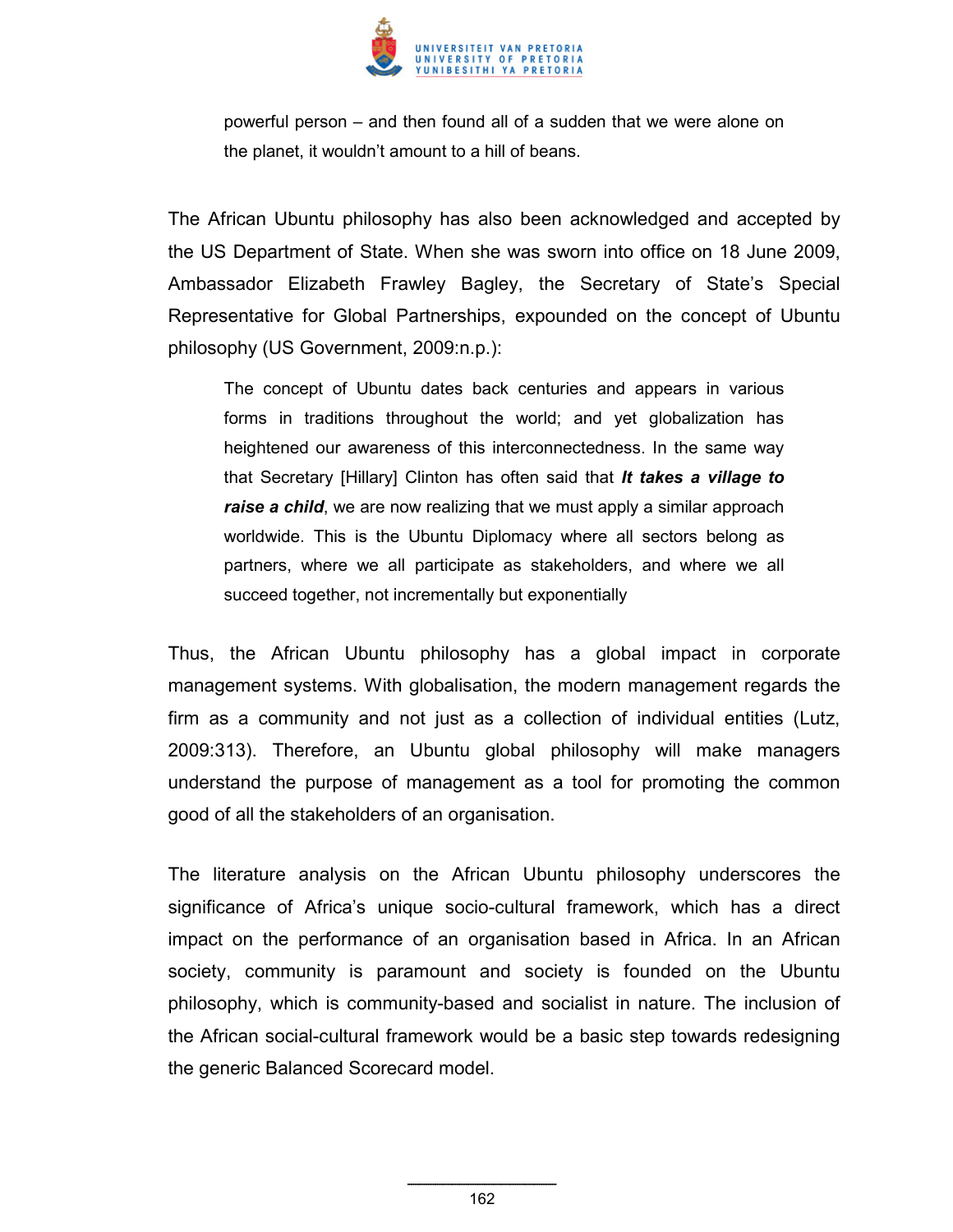

### **4.7 CONCLUSION**

This chapter has reviewed and analysed literature on the African Ubuntu philosophy, considering its implications for management and thus for its inclusion in formulating corporate frameworks for organisations in Africa. The chapter gives the background on the Ubuntu philosophy and how it can be linked up with performance measurement theories for organisational success. One of the profound lessons on Ubuntu is that it integrates African organisations with the local communities. The reviewed literature also reveals that organisations are able to realise synergies through communalism and collectivism that arise from the Ubuntu principles.

Based on the Ubuntu philosophy, there are several external factors that automatically affect organisational internal operations. Such external factors include African culture and leadership styles, business ethics and good corporate governance, employees' socio-cultural values, including extended family systems, and corporate social responsibilities. The chapter also analysed some challenges impinging upon the applications of the Ubuntu philosophy. Finally, theories suggesting the successful implementation of Afro-centric management systems have also been analysed.

In general, within the Ubuntu philosophy, the importance and value of the human being (*munthu*) and the community are pivotal. The practices of the Ubuntu philosophy with regard to humanity, care, sharing, teamwork spirit, compassion, dignity, consensus decision-making systems and respect for the environment are all positive elements that could make a contribution towards the improvement of corporate performance. The literature in fact indicates that there is now a global shift in management thinking which is now taking note of the Ubuntu philosophy.

The chapter has also reported on the literature review which highlights the need for management systems to be realigned with the local Ubuntu philosophy that defines the African socio-cultural framework to be a successful organisation in